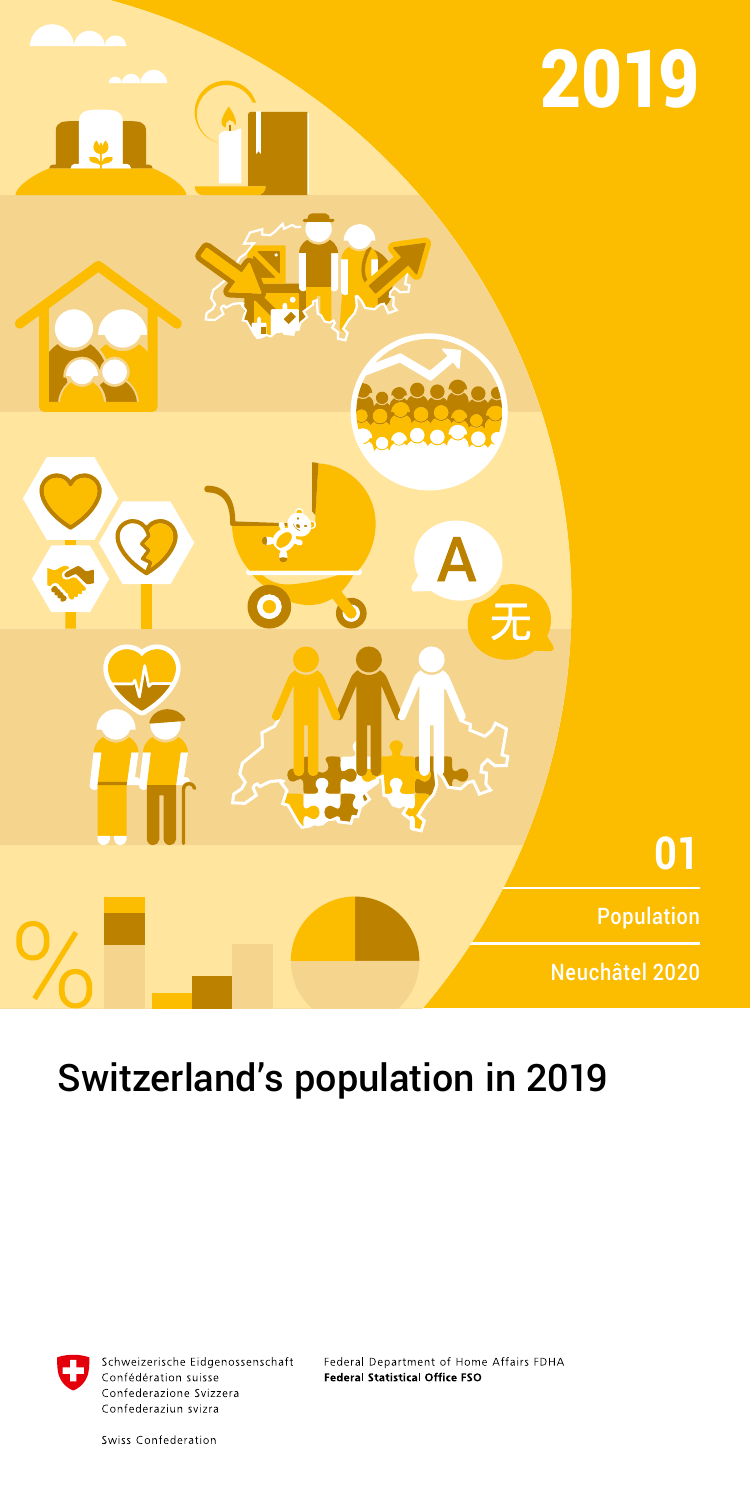| Published by:  | Federal Statistical Office (FSO)                                                                                                                 |
|----------------|--------------------------------------------------------------------------------------------------------------------------------------------------|
| Information:   | Federal Statistical Office (FSO)<br>Demography and Migration DEM,<br>info.dem@bfs.admin.ch, tel. +41 58 463 67 11                                |
| Editors:       | Athena Krummenacher, FSO; Fabienne Rausa, FSO                                                                                                    |
| Contents:      | Demography and Migration Section DEM                                                                                                             |
| Series:        | Swiss Statistics                                                                                                                                 |
| Topic:         | 01 Population                                                                                                                                    |
| Original text: | French                                                                                                                                           |
| Translation:   | FSO language services                                                                                                                            |
| Layout:        | DIAM Section, Prepress/Print                                                                                                                     |
| Graphics:      | DIAM Section, Prepress/Print                                                                                                                     |
| Maps:          | DIAM Section, ThemaKart                                                                                                                          |
| Online:        | www.statistics.admin.ch                                                                                                                          |
| Print:         | www.statistics.admin.ch<br>Federal Statistical Office, CH-2010 Neuchâtel,<br>order@bfs.admin.ch, tel. +41 58 463 60 60<br>Printed in Switzerland |
| Copyright:     | FSO, Neuchâtel 2020<br>Reproduction with mention of source authorised.                                                                           |
| FSO number:    | 1155-1900                                                                                                                                        |
|                |                                                                                                                                                  |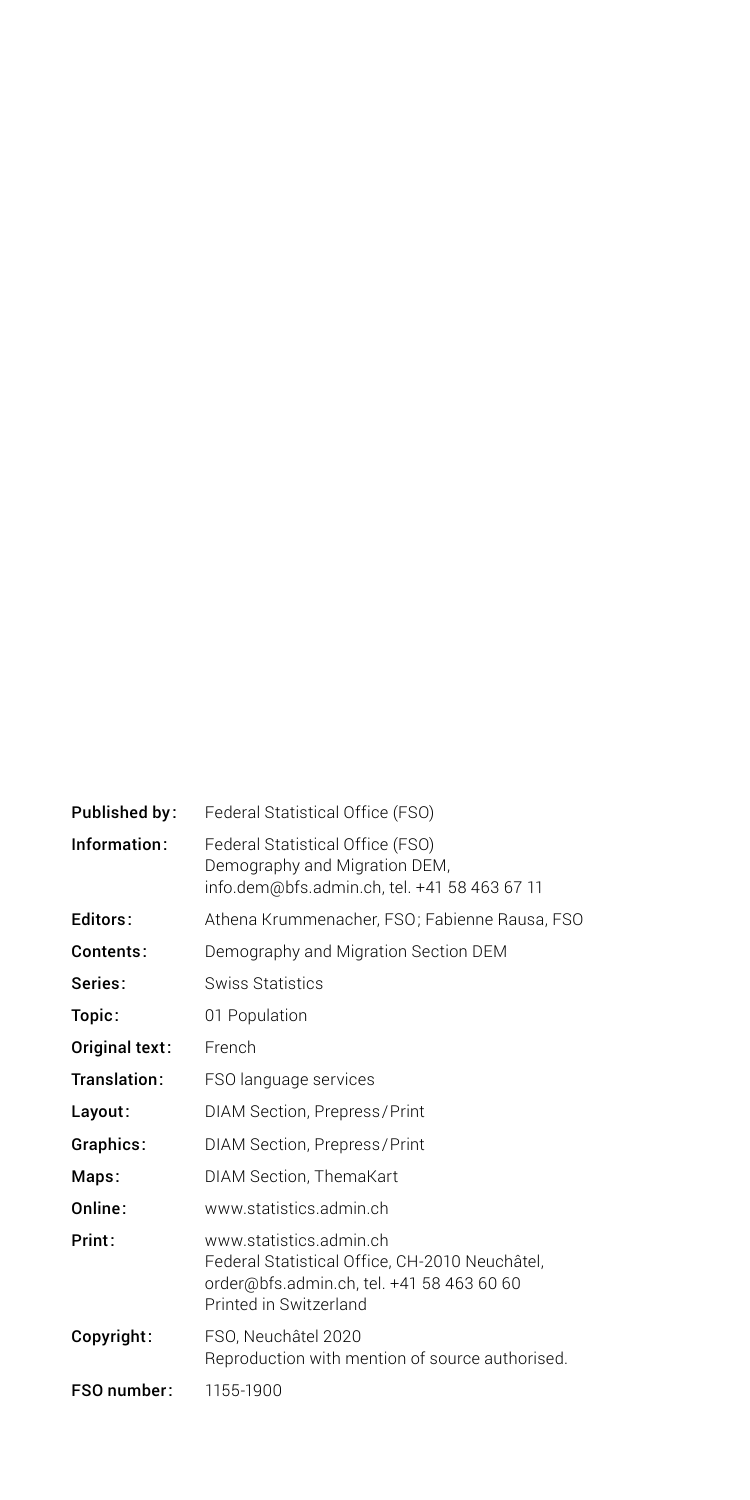# **Population**

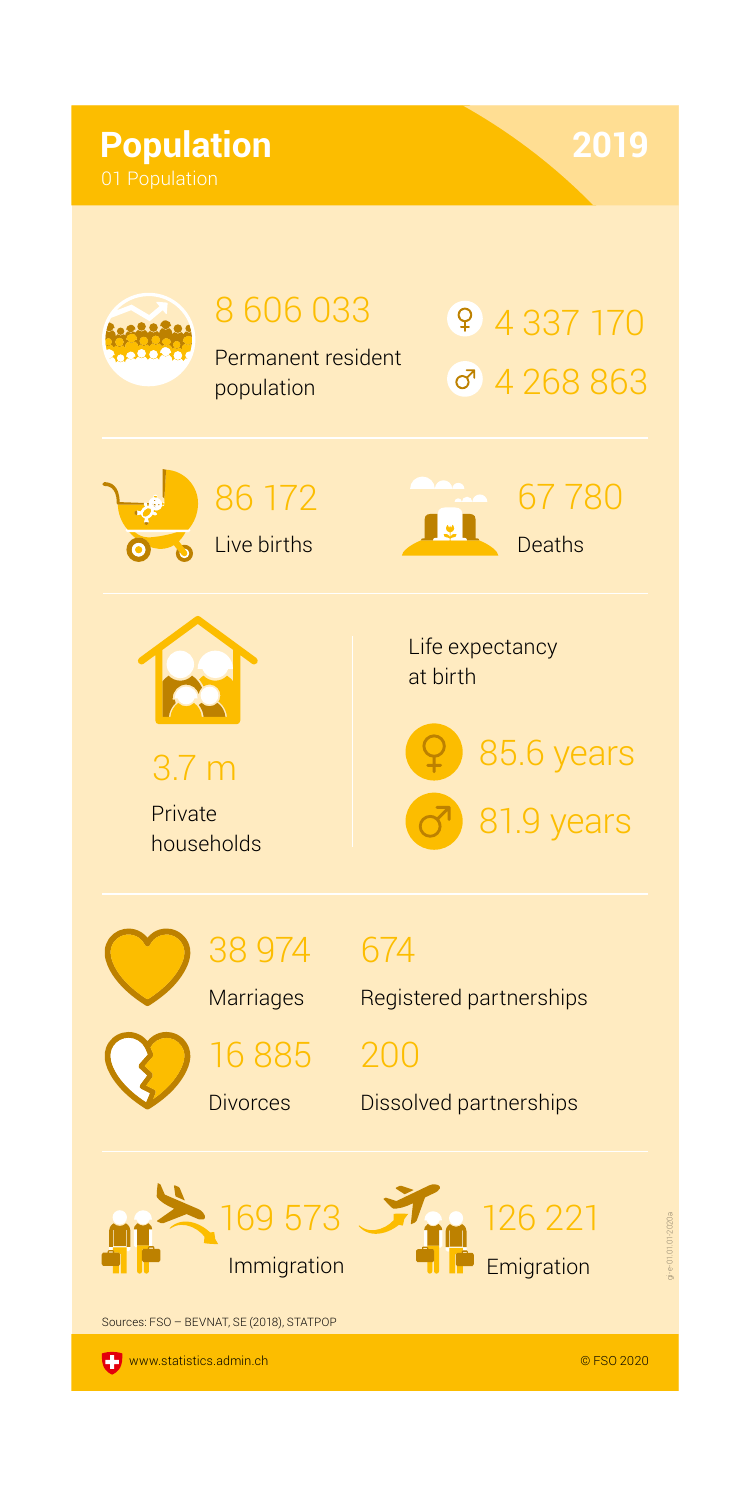# Table of contents

| ı.            | Population                                            | 5  |
|---------------|-------------------------------------------------------|----|
| $\mathcal{P}$ | <b>Private households</b>                             | 11 |
| 3             | Births, adoptions, deaths and life expectancy         | 12 |
| 4             | Marriages, registered partnerships and divorces       | 17 |
| 5             | <b>Migration and acquisition of Swiss nationality</b> | 21 |
| 6             | Swiss citizens abroad                                 | 24 |
| 7             | Switzerland in international comparison               | 26 |
| 8             | Information, sources and publications                 | 27 |
|               |                                                       |    |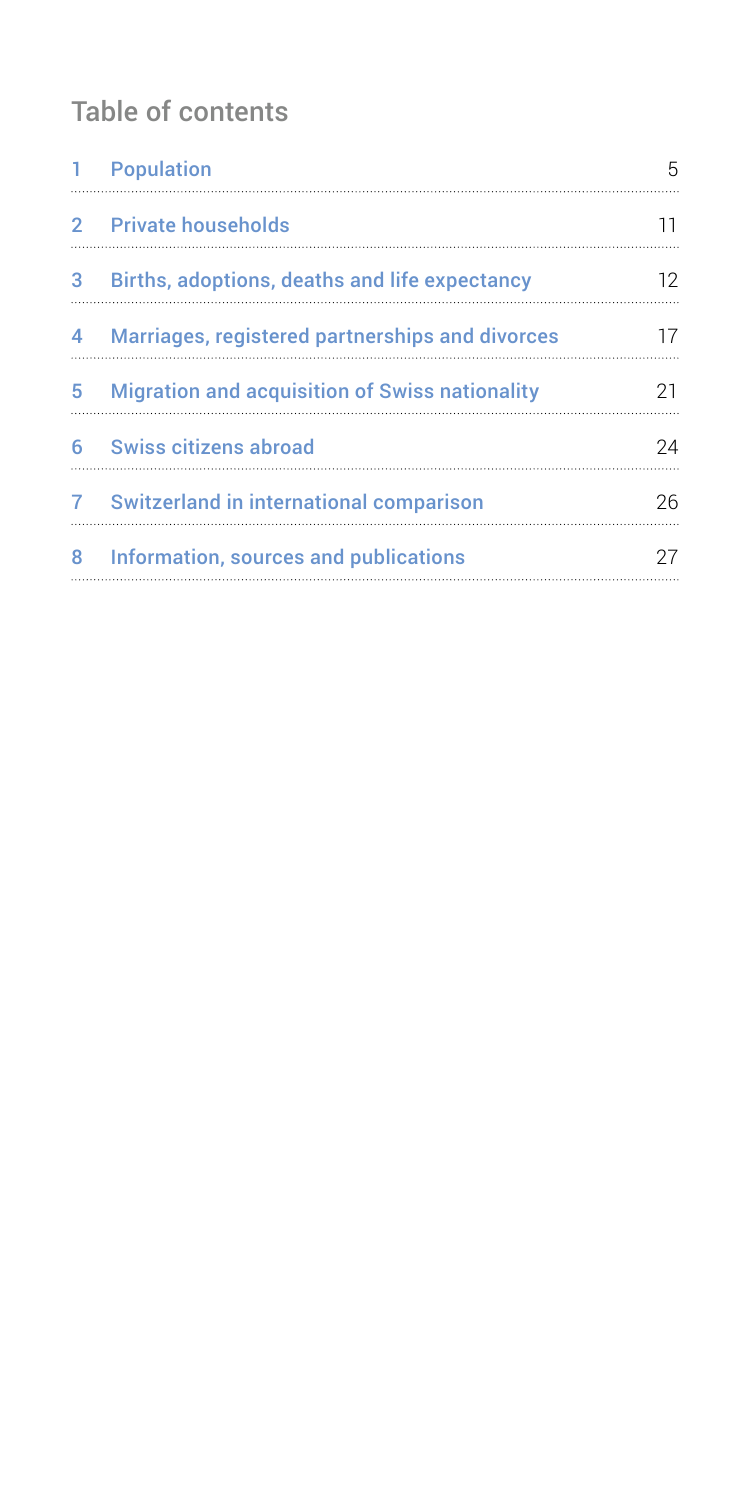# <span id="page-4-0"></span>1 Population

At the end of 2019, Switzerland had a population of 8 606 033, i.e. 61 506 persons (+0.7%) more than in 2018. The permanent resident population comprises slightly more women than men (50.4% to 49.6%).

Permanent resident population T1

|                                | 1970      | 1980      | 1990      | 2000     | 2019      |
|--------------------------------|-----------|-----------|-----------|----------|-----------|
| Total                          | 6193064   | 6335243   | 6750693   | 7204055  | 8606033   |
| Male                           | 3025330   | 3081965   | 3 298 312 | 3519698  | 4268863   |
| Female                         | 3167734   | 3253278   | 3452381   | 3684357  | 4337170   |
| Nationality                    |           |           |           |          |           |
| Swiss                          | 5 191 177 | 5421746   | 5623584   | 5779685  | 6430658   |
| Foreigners                     | 1001887   | 913497    | 1 127 109 | 1424370  | 2 175 375 |
| Age group                      |           |           |           |          |           |
| $0-19$ years                   | 1920608   | 1744543   | 1579706   | 1664351  | 1717198   |
| $20 - 39$ years                | 1843006   | 1914201   | 2107039   | 2080757  | 2 274 526 |
| $40 - 64$ years                | 1718791   | 1797659   | 2080596   | 2349761  | 3008509   |
| $65 - 79$ years                | 600898    | 710363    | 733 125   | 817774   | 1 152 130 |
| 80 years<br>and older          | 109761    | 168 477   | 250 227   | 29412    | 453670    |
| Marital status                 |           |           |           |          |           |
| Single                         | 2836922   | 2769522   | 2838420   | 3036992  | 3843439   |
| Married                        | 2978769   | 3011769   | 3214466   | 3335129  | 3599225   |
| Widowed                        | 336366    | 379512    | 403841    | 417341   | 404 591   |
| Divorced                       | 117726    | 205 157   | 293966    | 414 593  | 737094    |
| Unmarried                      | 0         | 0         | 0         | 0        | 596       |
| In a registered<br>partnership | $\ddotsc$ | $\ddotsc$ | $\ddotsc$ | $\cdots$ | 18231     |
| Partnership<br>dissolved       | .         |           |           | $\cdots$ | 2606      |

... Unknown since data has not (yet) been gathered or calculated

Sources: FSO – ESPOP, STATPOP © FSO 2020

1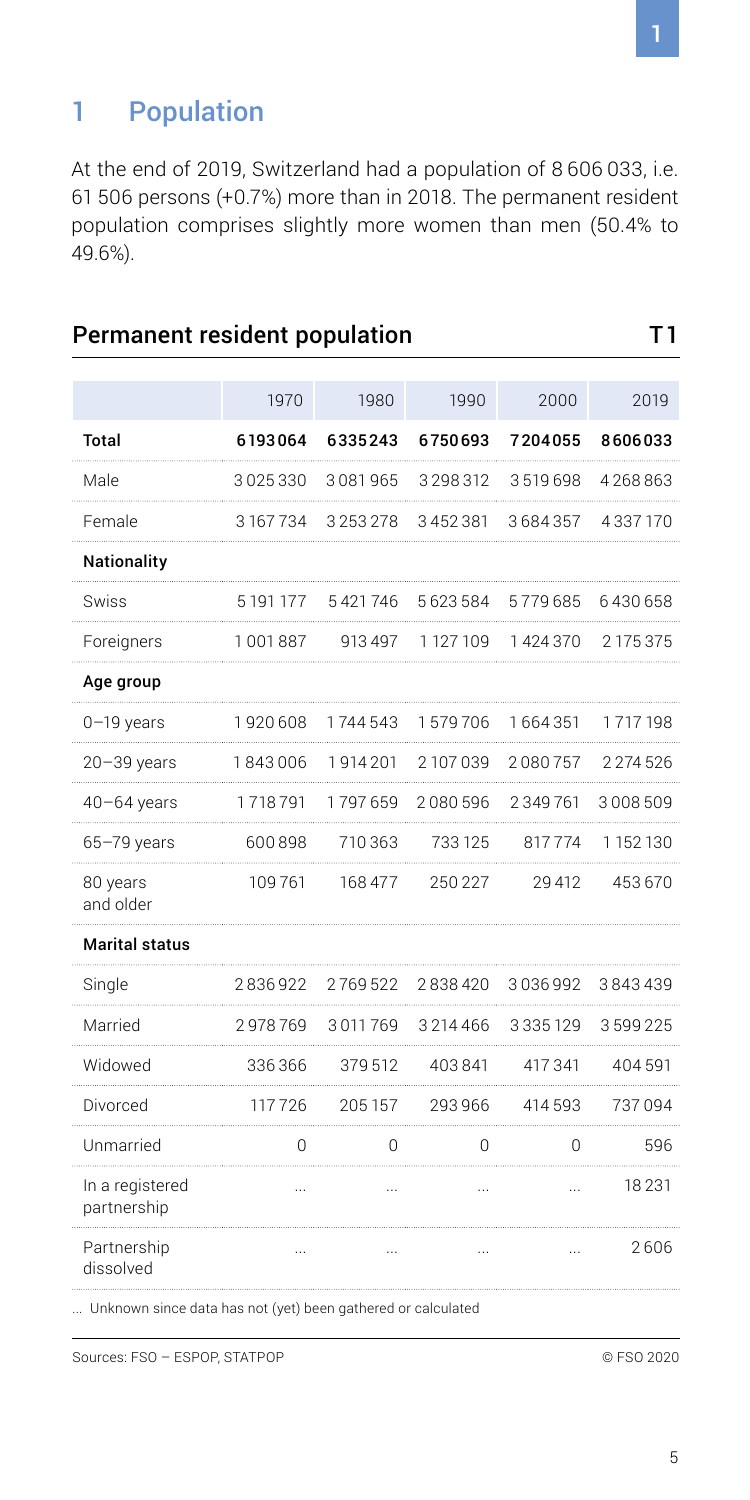While men are greater in number in the younger age groups, the gap between men and women narrows between the ages of 20 and 39 when they are represented in almost identical numbers. From the age of 60, there are more and more women, who have a longer life expectancy.

G1



#### Population pyramid by age and sex

Number of people in 1000

Sources: FSO – FPC, STATPOP © FSO 2020

The population's age structure has undergone great change since 1900. The share of young people under the age of 20 has declined, whereas that of people over the age of 64 has increased. This phenomenon is a result of the extension of life expectancy and of a decline in fertility. As a consequence, the population is ageing.

At the end of 2019, 53.2% of single people were men and 46.8% women. The distribution between the sexes of men and women among married people was equal. Women were in the majority (57.7%) among divorced people. People in a registered partnership, on the other hand, were more likely to be male (66.0%) than female (34.0%). The gender gap is considerable among widowed persons, 80.2% of whom are women. This difference can be explained by women's longer life expectancy and by the fact that men are more likely to remarry.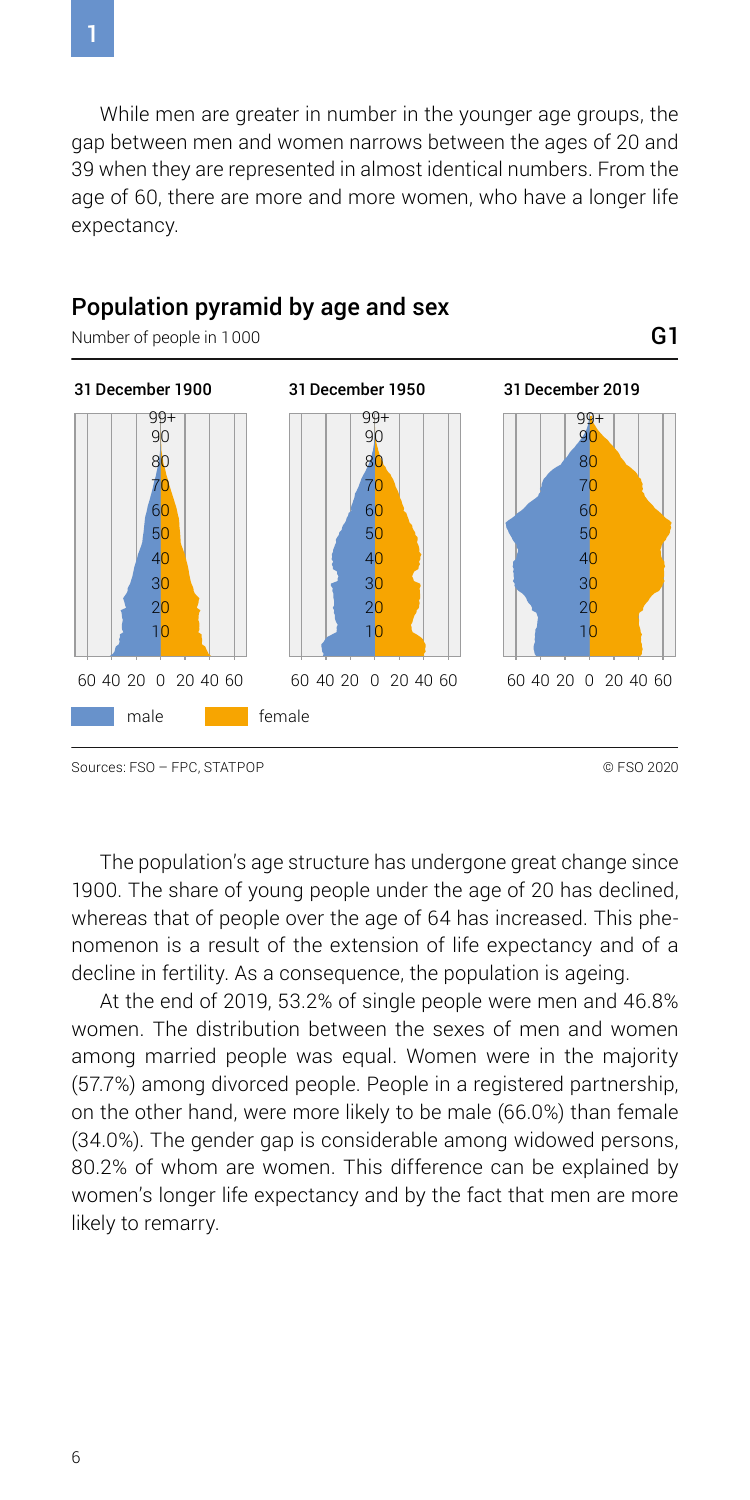In 2019, more than 2.2 million foreign nationals were living in Switzerland, 19.3% of whom were born in Switzerland and 80.7% abroad. The most represented nationalities were Italian, German, Portuguese, French and Kosovar.

#### Permanent foreign resident population, on 31 December 2019

By citizenship



Source: FSO – STATPOP © FSO 2020

In 1910, 14.7% of the population living in Switzerland were foreigners; this rate was not surpassed until 1967. Except for a drop in the years from 1975 to 1979 and a slight decline in 1983, the percentage of foreign nationals has continued to rise, reaching 25.3% at the end of 2019.

G2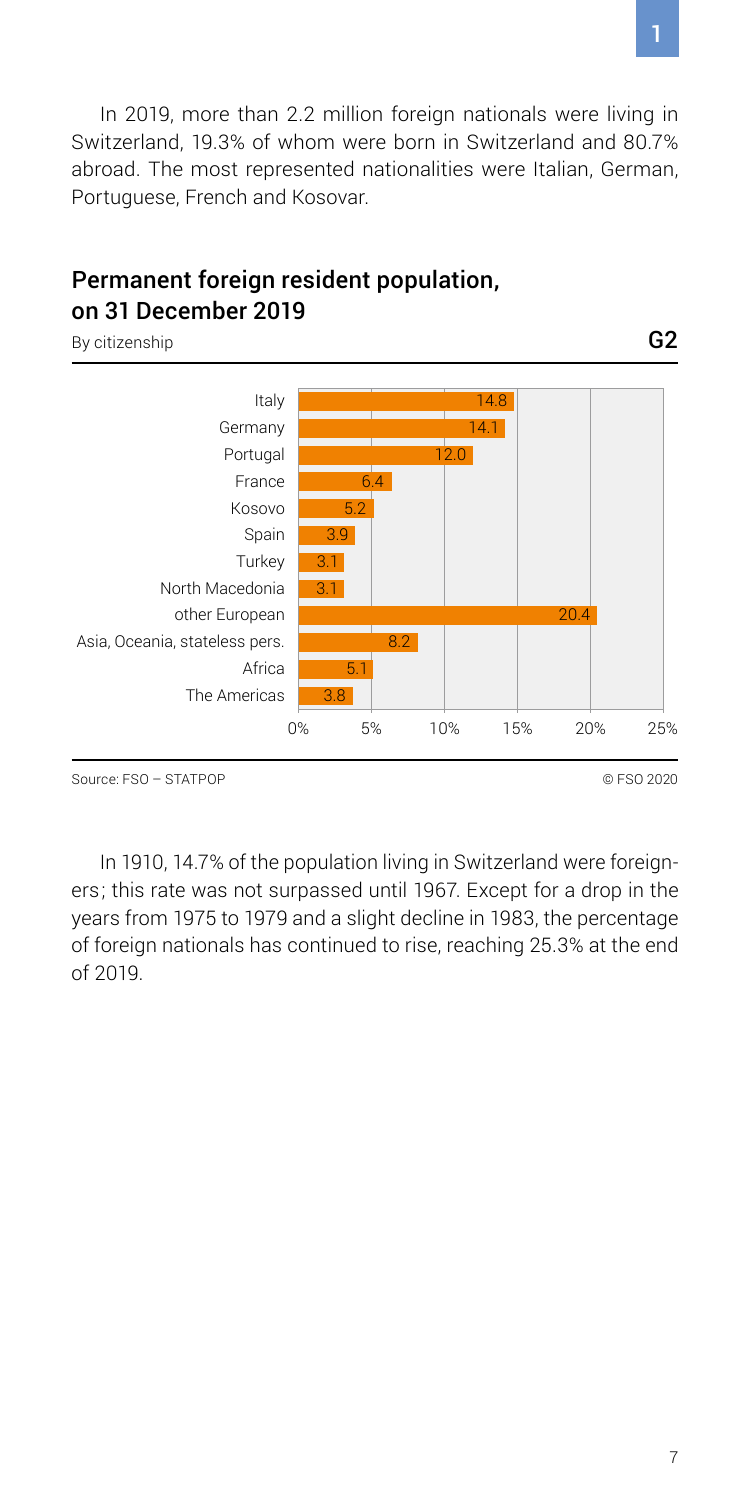#### Dual citizenship

18.0% of the Swiss permanent resident population aged 15 or over have dual citizenship (967 115 people). 65.1% of them obtained Swiss nationality by naturalisation, whereas 34.9% have been Swiss nationals from birth.

### Permanent Swiss resident population aged 15 or over, 2018



The most common second nationality among dual nationals is Italian (24.1%), followed by French (11.5%) and German (8.6%).

1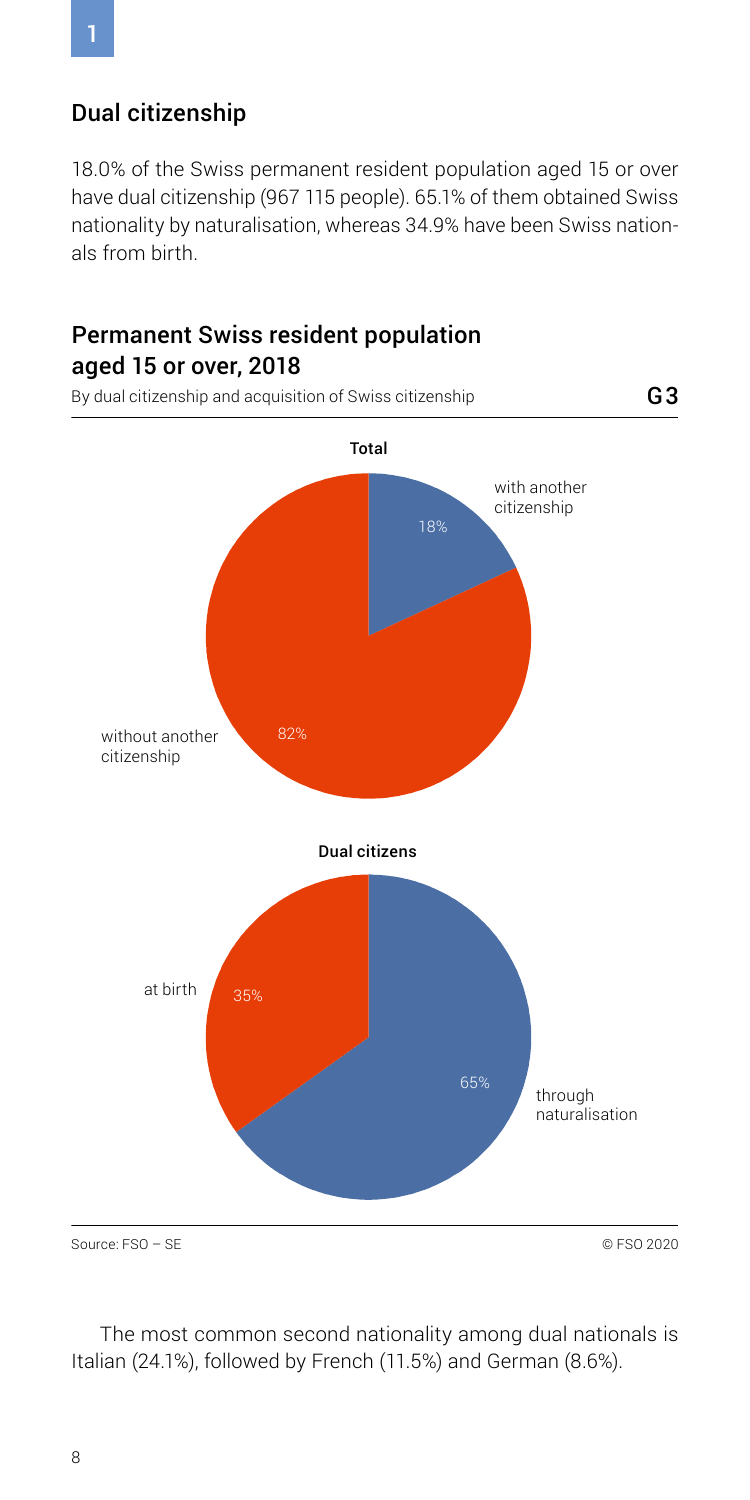#### Population by canton

At the end of 2019, Zurich remained the most populated canton in Switzerland with more than 1.5 million inhabitants. Appenzell Innerrhoden was the least populated (16 128). Almost 60% of the country's population is concentrated in six cantons: Zurich, Bern, Vaud, Aargau, Saint Gallen and Geneva.

|                  | Total        | Male       | Female  | Swiss     | Foreigners |
|------------------|--------------|------------|---------|-----------|------------|
| Switzerland      | 8606033      | 4268863    | 4337170 | 6430658   | 2175375    |
| Zurich<br>.      | 1539275      | 766 679    | 772596  | 1 122 495 | 416780     |
| Bern<br>.        | 1039474<br>. | 510170     | 529304  | 867188    | 172 286    |
| Lucerne          | 413 120      | 205976     | 207144  | 335508    | 77612      |
| Uri<br>.         | 36703        | 18739      | 17964   | 32084     | 4619       |
| Schwyz           | 160480       | 82 213     | 78 267  | 125 367   | 35 113     |
| Obwalden         | 37930        | 19158      | 18772   | 32361     | 5569       |
| Nidwalden        | 43087        | 22053<br>. | 21034   | 36719     | 6368       |
| Glarus           | 40590        | 20546      | 20044   | 30765     | 9825       |
| Zua              | 127 642      | 64594      | 63048   | 91 475    | 36 167     |
| Fribourg         | 321 783      | 161 153    | 160 630 | 248327    | 73456      |
| Solothurn        | 275 247      | 137 659    | 137588  | 212 104   | 63 143     |
| Basel-Stadt      | 195844       | 94997      | 100847  | 124085    | 71759      |
| Basel-Landschaft | 289468       | 141 890    | 147578  | 222 615   | 66853      |
| Schaffhausen     | 82348        | 40 768     | 41580   | 60 891    | 21 457     |
| Appenzell A. Rh. | 55445        | 27938      | 27507   | 46319     | 9 1 2 6    |
| Appenzell I. Rh. | 16128        | 8303       | 7825    | 14 3 12   | 1 8 1 6    |
| St. Gallen       | 510734       | 256039     | 254695  | 385916    | 124 818    |
| Graubünden       | 199021       | 99707      | 99314   | 161 639   | 37382      |
| Aargau           | 685845       | 344733     | 341 112 | 512350    | 173495     |
| Thurgau          | 279547       | 140885     | 138662  | 209 234   | 70313      |
| Ticino           | 351491       | 171 141    | 180350  | 254633    | 96858      |
| Vaud             | 805098       | 395 189    | 409909  | 539414    | 265684     |
| Valais           | 345525       | 171 254    | 174 271 | 267503    | 78022      |
| Neuchâtel        | 176 496      | 86495      | 90001   | 131913    | 44583      |
| Geneva           | 504128       | 244184     | 259944  | 302692    | 201436     |
| Jura             | 73584        | 36400      | 37184   | 62749     | 10835      |

#### Permanent resident population by canton, 2019 T2

Source: FSO – STATPOP © FSO 2020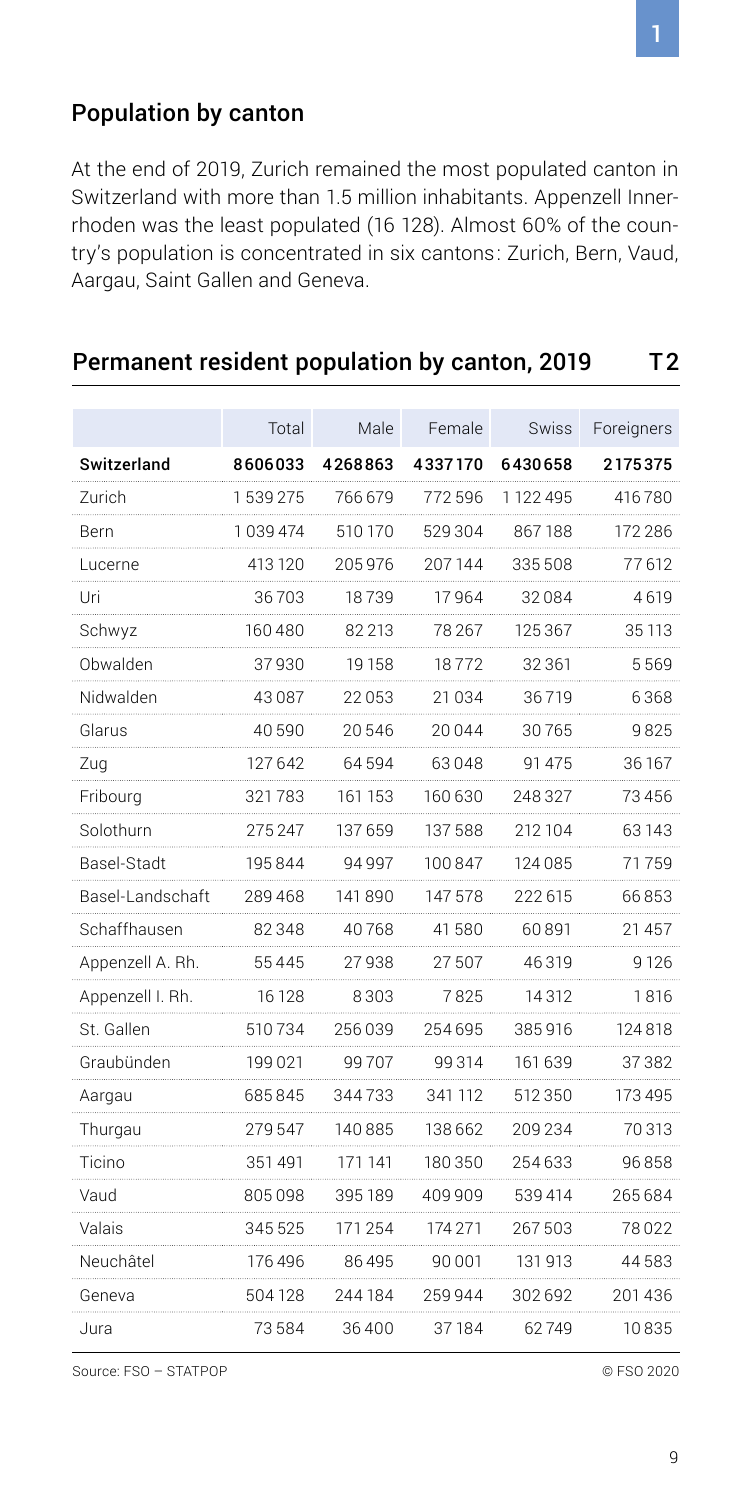Men and women are not equally distributed across the cantons. Women dominate in some cantons, particularly in Geneva and Basel-Stadt: in the other cantons, men dominate, in particular in Schwyz and Appenzell Innerrhoden.

The cantons of Fribourg and Vaud have the largest percentages of young people; these two cantons show the lowest average age, i.e. just below 41. The proportion of elderly people is greatest in Basel-Landschaft and Ticino. At present, the average age in these cantons is above 44.

The cantons with the highest percentages of foreign nationals are Geneva (40%), Basel-Stadt (36.6%) and Vaud (33.0%). Appenzell Innerrhoden and Uri show the lowest proportion of foreigners (11.3% and 12.6%), followed by Obwalden, Jura and Nidwalden (less than 15% in all three cases).

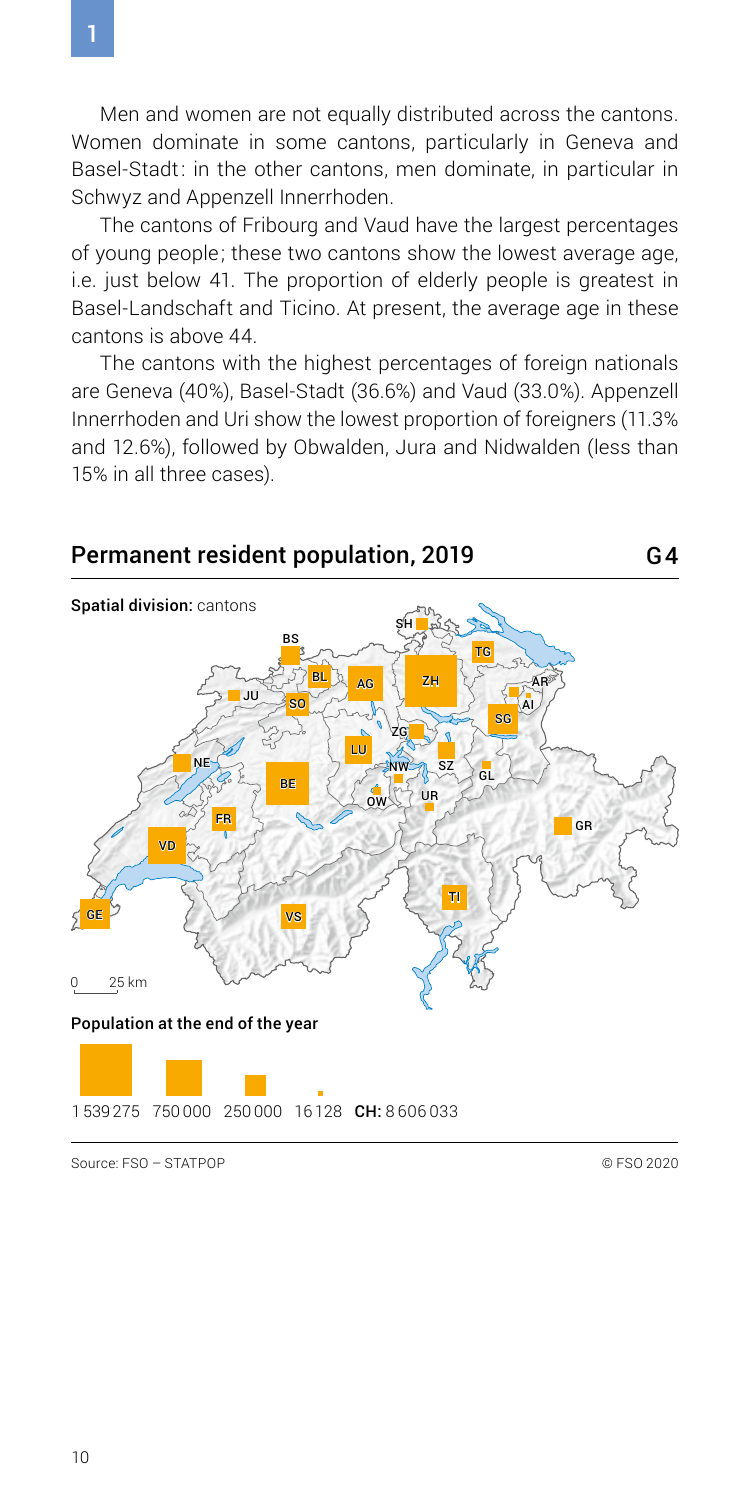## <span id="page-10-0"></span>2 Private households

At the end of 2018, there were 3.7 million private households in Switzerland. 35.7% of them comprised just one person, 32.7% two and 31.6% three or more. The average household size was 2.23 persons.

Almost 30% of households are family households with at least one child under the age of 25. Among these households, 15.5% are single parent households, 6.0% reconstituted families (married or cohabiting couples) and 0.1% are same sex couples.



# Private households by household type, 2018

Source: FSO – SE 2018 © FSO 2020

Since 1970, the number of single-person households has tripled whereas that of couples without children has doubled. The number of single-parent households with at least one child under the age of 25 has more than doubled. During the same period, the number of couples with at least one child under the age of 25 has remained relatively stable.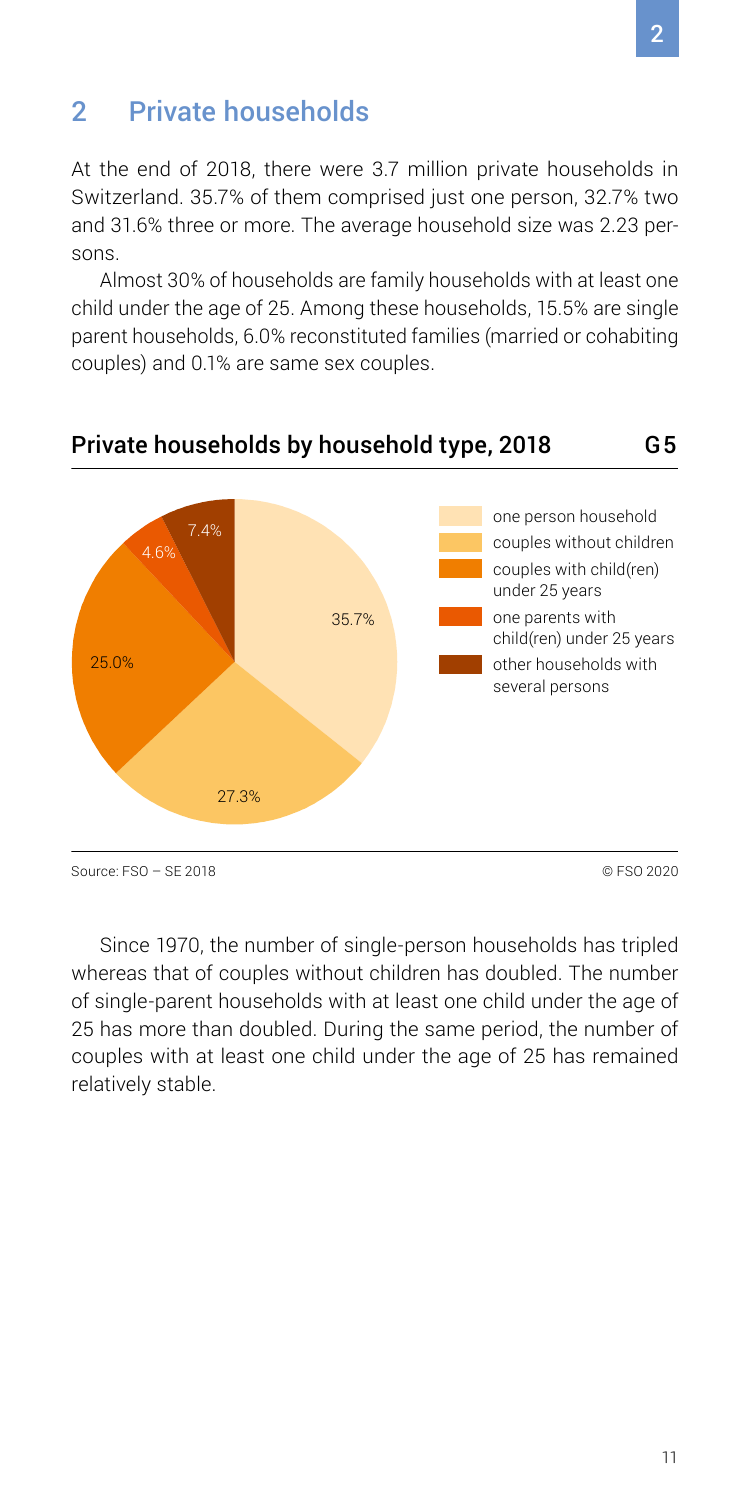## <span id="page-11-0"></span>3 Births, adoptions, deaths and life expectancy

#### **Births**

In 2019, 86 172 children were born in Switzerland. Slightly more boys were born (44 123) than girls (42 049).

#### Live births T3

|                                 | 1970    | 1980   | 1990    | 2000   | 2019  |
|---------------------------------|---------|--------|---------|--------|-------|
| Total                           | 99216   | 73661  | 83939   | 78458  | 86172 |
| Boys                            | 51235   | 37717  | 42 9 14 | 40402  | 44123 |
| Girls                           | 47981   | 35944  | 41 0 25 | 38056  | 42049 |
| Age of the mother               |         |        |         |        |       |
| under 20 years                  | 3562    | 1746   | 1007    | 834    | 277   |
| 20-24 years                     | 29 26 2 | 16671  | 12853   | 8529   | 4566  |
| $25 - 29$ years                 | 35565   | 29333  | 34 26 1 | 22861  | 18817 |
| $30 - 34$ years                 | 19609   | 19 197 | 26 133  | 30 130 | 33702 |
| 35-39 years                     | 8569    | 5660   | 8393    | 13798  | 22803 |
| 40 years and older              | 2649    | 1054   | 1292    | 2306   | 6007  |
| Average age at birth of a child |         |        |         |        |       |
| Mother                          | 27.8    | 27.9   | 28.9    | 29.8   | 32,1  |
| Father                          |         |        |         |        | 35,1  |
| Average number of children per  |         |        |         |        |       |
| Woman                           | 2.10    | 1.55   | 1.59    | 1.50   | 1,48  |
| Man                             |         |        |         |        | 1,39  |
|                                 |         |        |         |        |       |

... Unknown since data has not (yet) been gathered or calculated

Sources: FSO – BEVNAT, ESPOP, STATPOP © FSO 2020

The majority of parents were aged between 30 and 39 when their children were born. In recent years, the percentage of mothers and fathers aged under 30 has fallen, whereas that of parents aged 30 to 40 has risen. The average age of mothers at the birth of their child was 32.1 years, that of fathers 35.1. Men and women have a different average number of children (1.39 compared with 1.48). This is because there are more men of procreative age in the population than there are women; this leads to a slightly lower male fertility rate.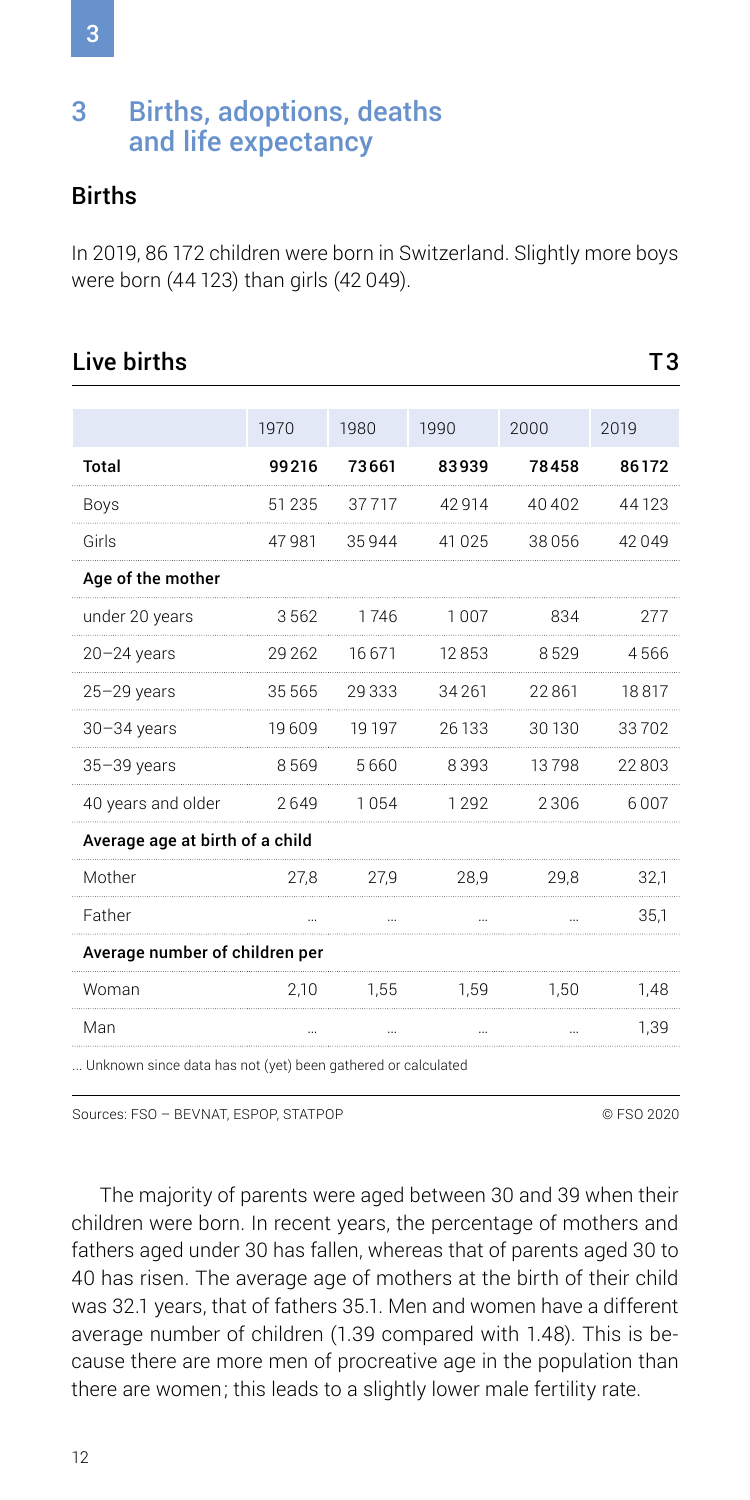Most children are born to a married couple (73.5%), but the proportion of births outside of marriage has increased in recent years, rising from 3.8% in 1970 to 26.5% in 2019. In parallel with births outside marriage, the number of paternity acknowledgements rose to 22 256 in 2019.

#### Multiple births

The number of multiple births has risen over the past 30 years. The proportion of twin births, for example, has almost doubled, rising from 0.9% in 1970 to 1.7% in 2019.

### Multiple births T4

|                                        | 1970 | 1980 | 1990 | 2000  | 2019  |
|----------------------------------------|------|------|------|-------|-------|
| Total <sup>1</sup>                     | 908  | 761  | 980  | 1110  | 1448  |
| Twins                                  | 898  | 747  |      | 1 በ7ዓ | 1 426 |
| Triplets                               |      |      |      |       |       |
| Quadruplets and Quintuplets            |      |      |      |       |       |
| Incl. both live births and stillbirths |      |      |      |       |       |

Source: FSO – BEVNAT © FSO 2020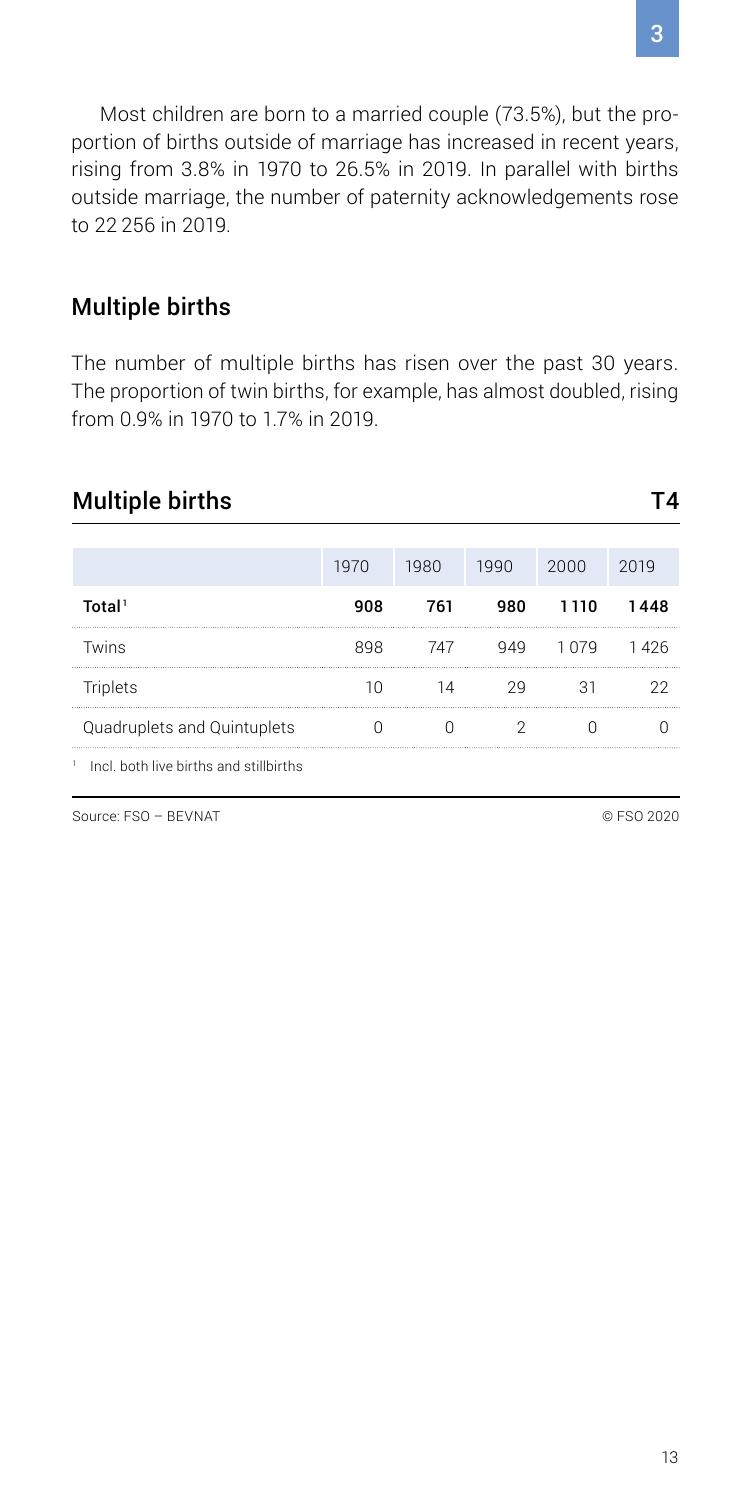### Adoptions

The number of adoptions has fallen from 1583 in 1980 to 462 in 2019. The decline in the number of adoptions can be explained, amongst other things, by changes to the law with regard to child protection, by a drop in unwanted pregnancies and by a better acceptance of single mothers in society.

| <b>Adoptions</b>                |      |      |      | T5   |
|---------------------------------|------|------|------|------|
| Adoptions                       | 1980 | 1990 | 2000 | 2019 |
| <b>Total</b>                    | 1583 | 1198 | 808  | 462  |
| Sex of the adopted person       |      |      |      |      |
| Male                            | 796  | 570  | 386  | 235  |
| Female                          | 787  | 628  | 422  | 227  |
| Nationality before the adoption |      |      |      |      |
| Switzerland                     | 1060 | 525  | 198  | 294  |
| Rest of Europe                  | 230  | 156  | 190  | 62   |
| Africa                          | 21   | 43   | 79   | 23   |
| The Americas                    | 102  | 257  | 192  | 19   |
| Asia                            | 168  | 216  | 148  | 57   |
| Others                          | 2    | ٦    | ٦    | 7    |
| Age group                       |      |      |      |      |
| $0 - 9$ years                   | 852  | 785  | 516  | 101  |
| $10-18$ years                   | 530  | 304  | 230  | 132  |
| 19 years and older              | 201  | 109  | 62   | 229  |

Source: FSO – BEVNAT © FSO 2020

3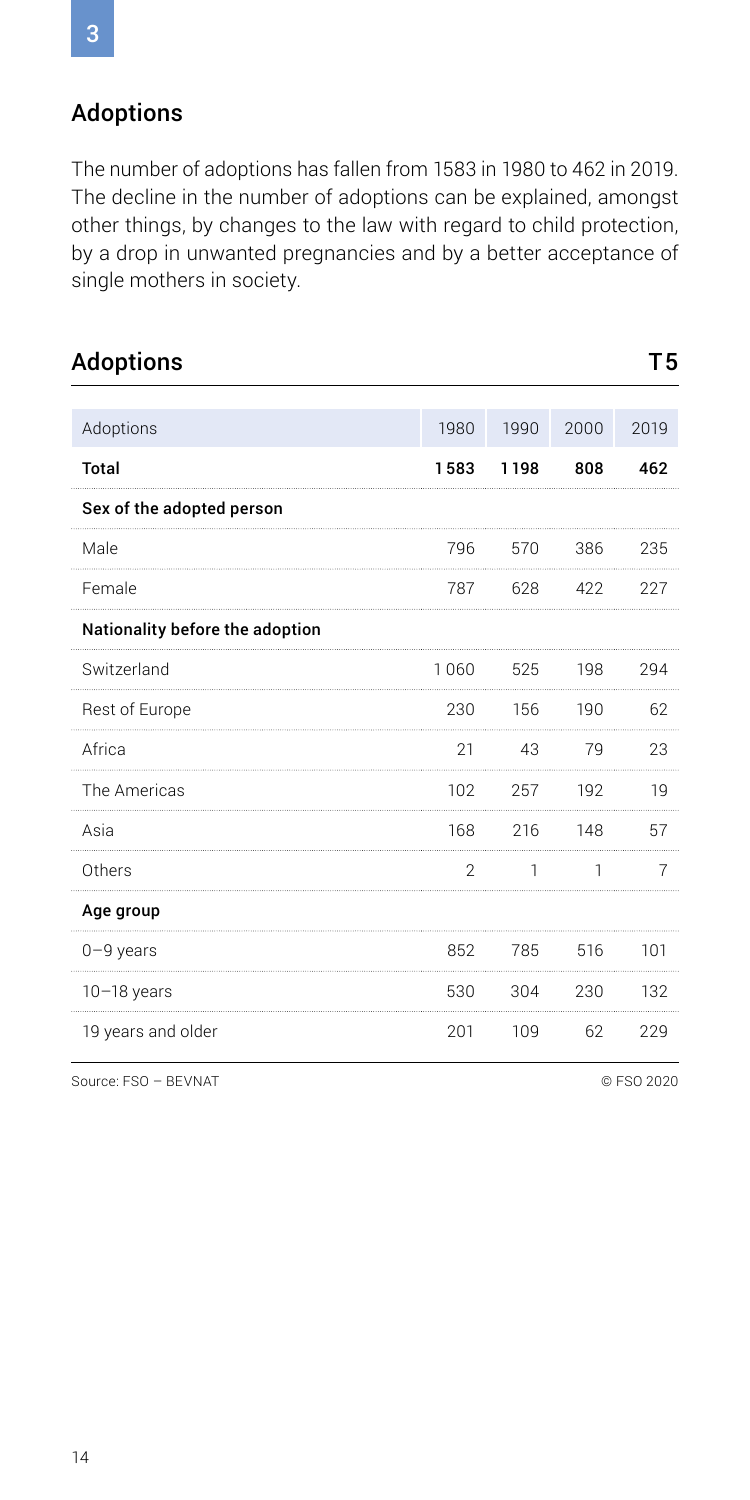#### Deaths

In 2019, there were 67 780 deaths in Switzerland, i.e. 692 more than a year earlier (+ 1.0%).

Changes in the age distribution of deceased persons speak for themselves: The percentage of people dying before the age of 65 has declined considerably, falling from 28.3% in 1970 to 12.4% in 2019. The proportion of deaths among those aged 80 years or older has risen markedly. The percentage of people who died in this age group was 62.2% in 2019, compared with 30.3% in 1970.

| Deaths                             |         |        |         |         | Τ6     |
|------------------------------------|---------|--------|---------|---------|--------|
|                                    |         |        |         |         |        |
|                                    | 1970    | 1980   | 1990    | 2000    | 2019   |
| <b>Total</b>                       | 57091   | 59097  | 63739   | 62528   | 67780  |
| Male                               | 29954   | 30847  | 32492   | 30400   | 32755  |
| Female                             | 27 137  | 28250  | 31 247  | 32 1 28 | 35025  |
| Nationality                        |         |        |         |         |        |
| Swiss                              | 53084   | 55506  | 59802   | 58 190  | 60960  |
| Foreigners                         | 4007    | 3591   | 3937    | 4338    | 6820   |
| Age group                          |         |        |         |         |        |
| 0 years                            | 1293    | 596    | 472     | 336     | 263    |
| $1-19$ years                       | 1271    | 771    | 609     | 380     | 196    |
| $20 - 29$ years                    | 972     | 966    | 1 1 1 2 | 613     | 312    |
| $30 - 39$ years                    | 1019    | 1039   | 1201    | 952     | 472    |
| $40 - 64$ years                    | 11 6 23 | 9881   | 9 2 0 7 | 8645    | 7146   |
| $65 - 79$ years                    | 23604   | 23646  | 20415   | 17915   | 17245  |
| 80 years and older                 | 17309   | 22 198 | 30723   | 33687   | 42 146 |
| Infant mortality rate <sup>1</sup> | 15.1    | 9.1    | 6.8     | 4.9     | 3.3    |
| Life expectancy at birth           |         |        |         |         |        |
| Male                               | 70.1    | 72.3   | 74.0    | 76.9    | 81.9   |
| Female                             | 76.1    | 78.8   | 80.8    | 82.6    | 85.6   |
|                                    |         |        |         |         |        |

<sup>1</sup> Deaths of children in the first year of life per 1000 live births

Sources: FSO – BEVNAT, ESPOP, STATPOP © FSO 2020

The causes of death vary by age. Among people aged between 16 and 34, the leading causes of death are accidents and suicide. Cancer is the main cause of death from the age of 40. This is replaced by cardiovascular disease from about the age of 80.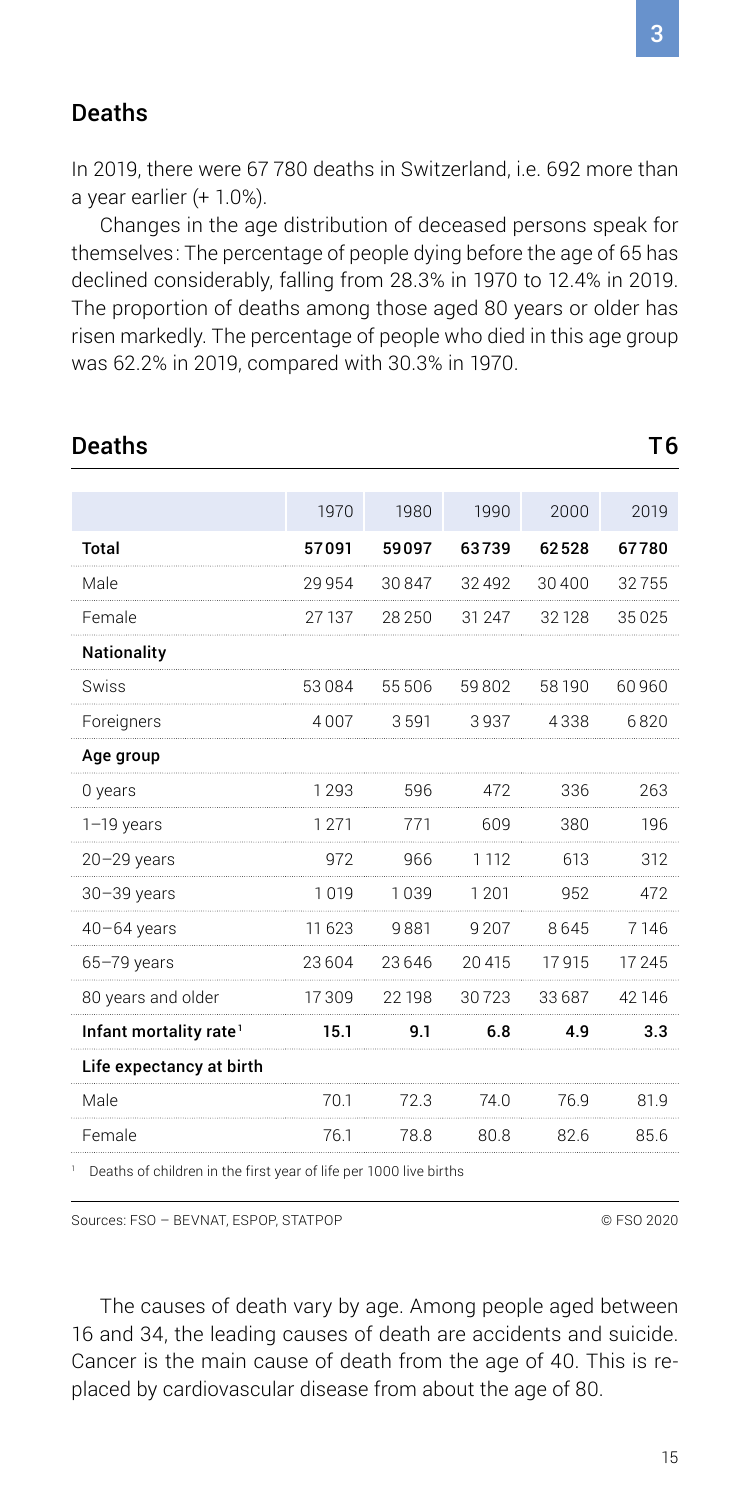#### Life expectancy

Life expectancy at birth rose considerably during the last century. It has almost doubled since 1876, rising from 38.9 years to 81.9 for men and from 42.3 years to 85.6 for women. However, a gradual slowing down of this trend can be seen. The difference between the two sexes has been narrowing for some years and in 2019 was 4.0 years.



Life expectancy at age 65 also rose in the 20th century. It rose from 9.9 years in 1900 to 20.0 in 2019 for men and from 9.8 years to 22.7 for women. Although life expectancy for women remains higher than that of men, the gap is closing. The marked decline in mortality observed among elderly people can be explained in particular by progress made in the treatment of cardiovascular disease.

3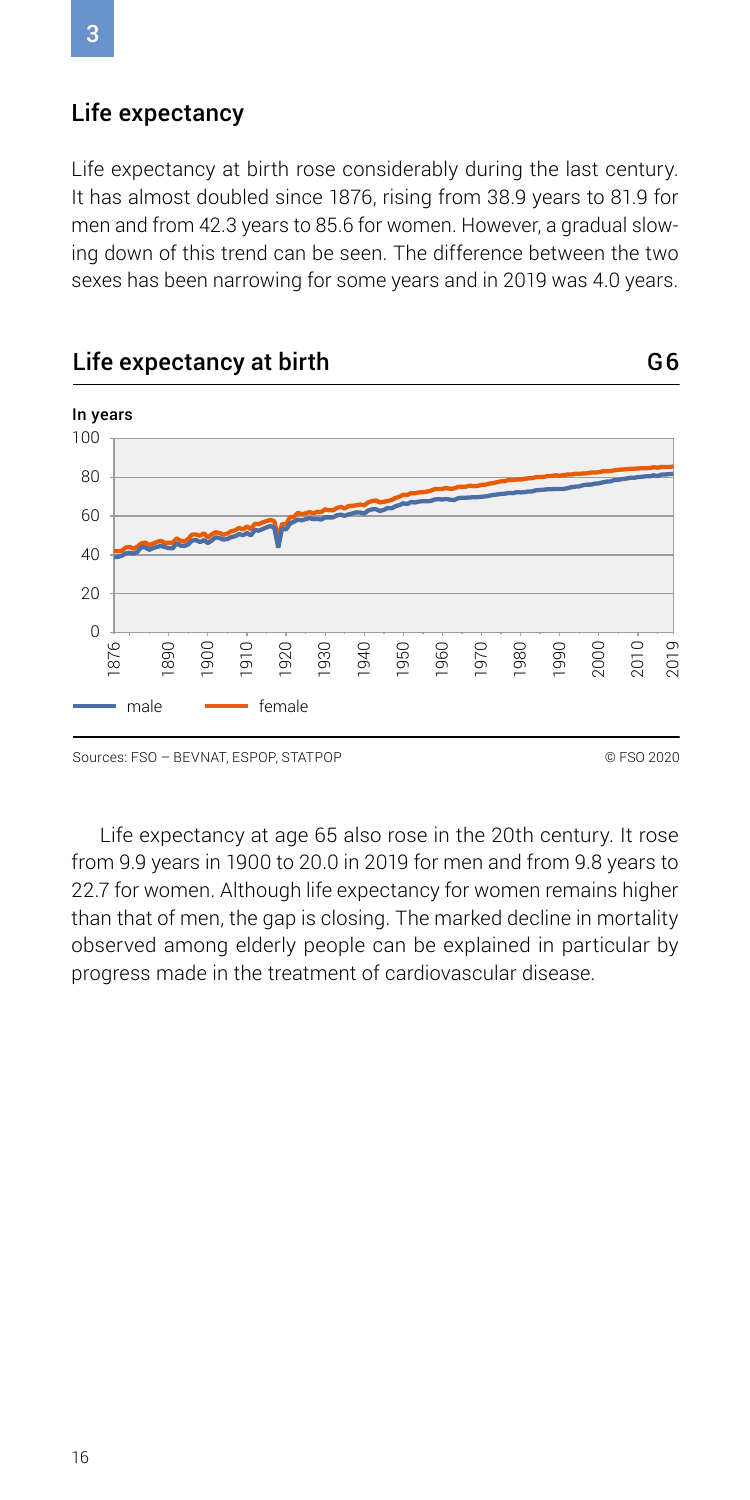### <span id="page-16-0"></span>4 Marriages, registered partnerships and divorces

#### Marriages

In 2019, 38 974 marriages were celebrated. In 72.1% of cases (28 108 marriages), both partners were getting married for the first time. 10 866 were remarriages (27.9%), i.e. at least one of the partners had already been married previously. The average age at first marriage continues to rise. From 26.5 for men and 24.1 for women in 1970, it has risen to 32.3 and 30.1 years respectively in 2019.

Marriages T7

|                                          | 1970    | 1980   | 1990    | 2000  | 2019   |  |  |  |
|------------------------------------------|---------|--------|---------|-------|--------|--|--|--|
| Total                                    | 46693   | 35721  | 46603   | 39758 | 38974  |  |  |  |
| First marriage                           | 39692   | 27966  | 35067   | 26560 | 28108  |  |  |  |
| Remarriage                               | 7001    | 7755   | 11536   | 13198 | 10866  |  |  |  |
| Men                                      |         |        |         |       |        |  |  |  |
| single                                   | 41 536  | 30 212 | 38316   | 30467 | 31 068 |  |  |  |
| widowed                                  | 1437    | 791    | 795     | 618   | 405    |  |  |  |
| divorced <sup>1</sup>                    | 3720    | 4718   | 7492    | 8673  | 7501   |  |  |  |
| Women                                    |         |        |         |       |        |  |  |  |
| single                                   | 42607   | 31 175 | 39 6 24 | 31531 | 31987  |  |  |  |
| widowed                                  | 950     | 417    | 436     | 432   | 295    |  |  |  |
| divorced <sup>1</sup>                    | 3 1 3 6 | 4129   | 6543    | 7795  | 6692   |  |  |  |
| Average age at first marriage (in years) |         |        |         |       |        |  |  |  |
| Men                                      | 26.5    | 27.4   | 29.1    | 30.3  | 32.3   |  |  |  |
| Women                                    | 24.1    | 25.0   | 26.7    | 27.9  | 30.1   |  |  |  |

Sources: FSO – BEVNAT, ESPOP, STATPOP © FSO 2020

The number of marrying couples in which at least one spouse was a foreign national was 20 205 (51.8%) in 2019. Of these, 13 991 (35.9%) comprised a Swiss and a foreign national and in 6214 marriages (15.9%) both spouses were foreign nationals.

17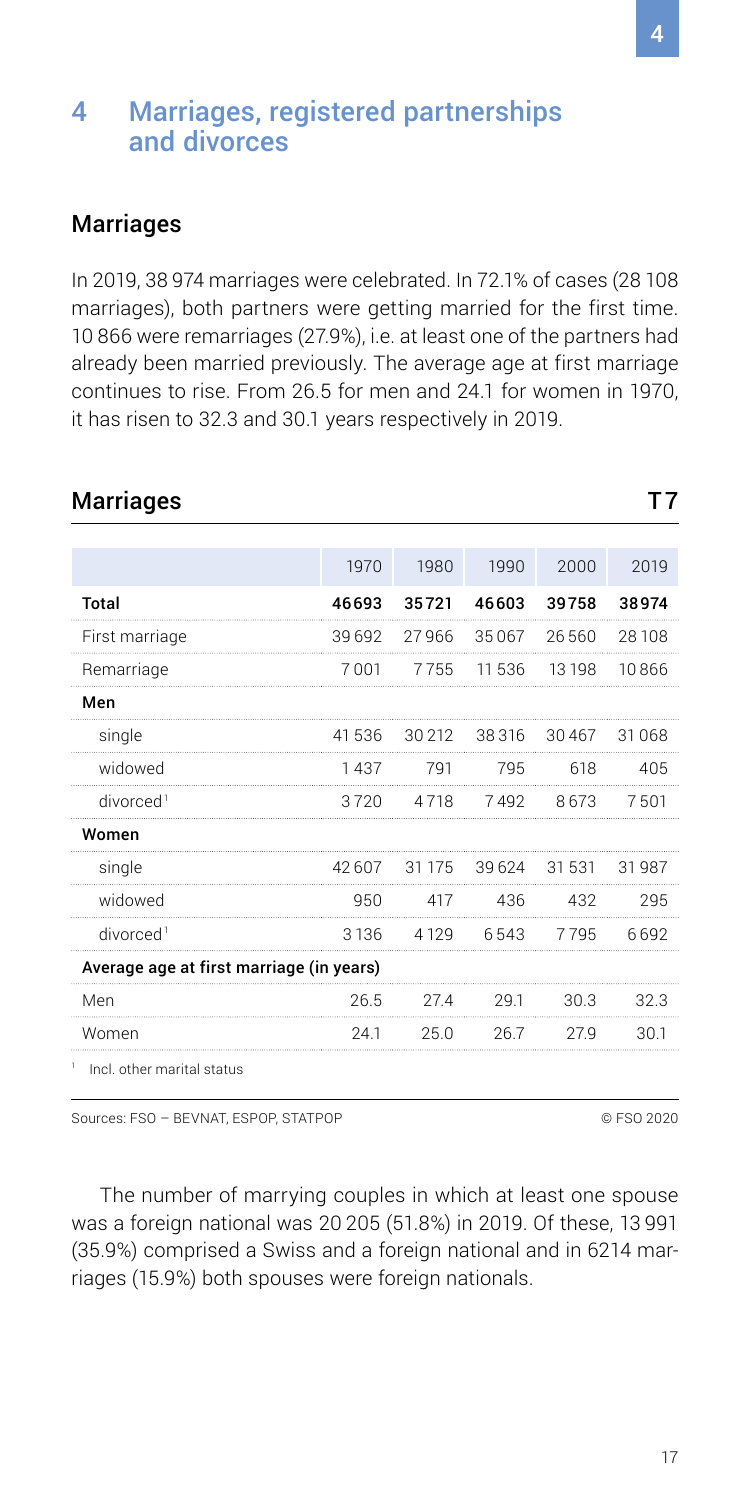Marriages by category of citizenship of the partners



### Registered and dissolved partnerships

674 same-sex couples entered into a registered partnership in 2019. The number of male couples is greater than that of female couples.

Among women, most partnerships are concluded between Swiss citizens. Among men, it is mostly mixed couples, formed by a Swiss and a foreign partner, who choose this option.

| Registered and dissolved partnership |      |      |      |  |  |  |
|--------------------------------------|------|------|------|--|--|--|
|                                      | 2007 | 2010 | 2019 |  |  |  |
| Registered                           | 2004 | 720  | 674  |  |  |  |
| Couples (Men)                        | 1431 |      | 419  |  |  |  |
| Couples (Women)                      | 573  | 221  | 255  |  |  |  |
| <b>Dissolved</b>                     |      |      | 200  |  |  |  |
| Couples (Men)                        |      |      | 133  |  |  |  |
| Couples (Women)                      |      |      |      |  |  |  |

Source: FSO – BEVNAT © FSO 2020

G7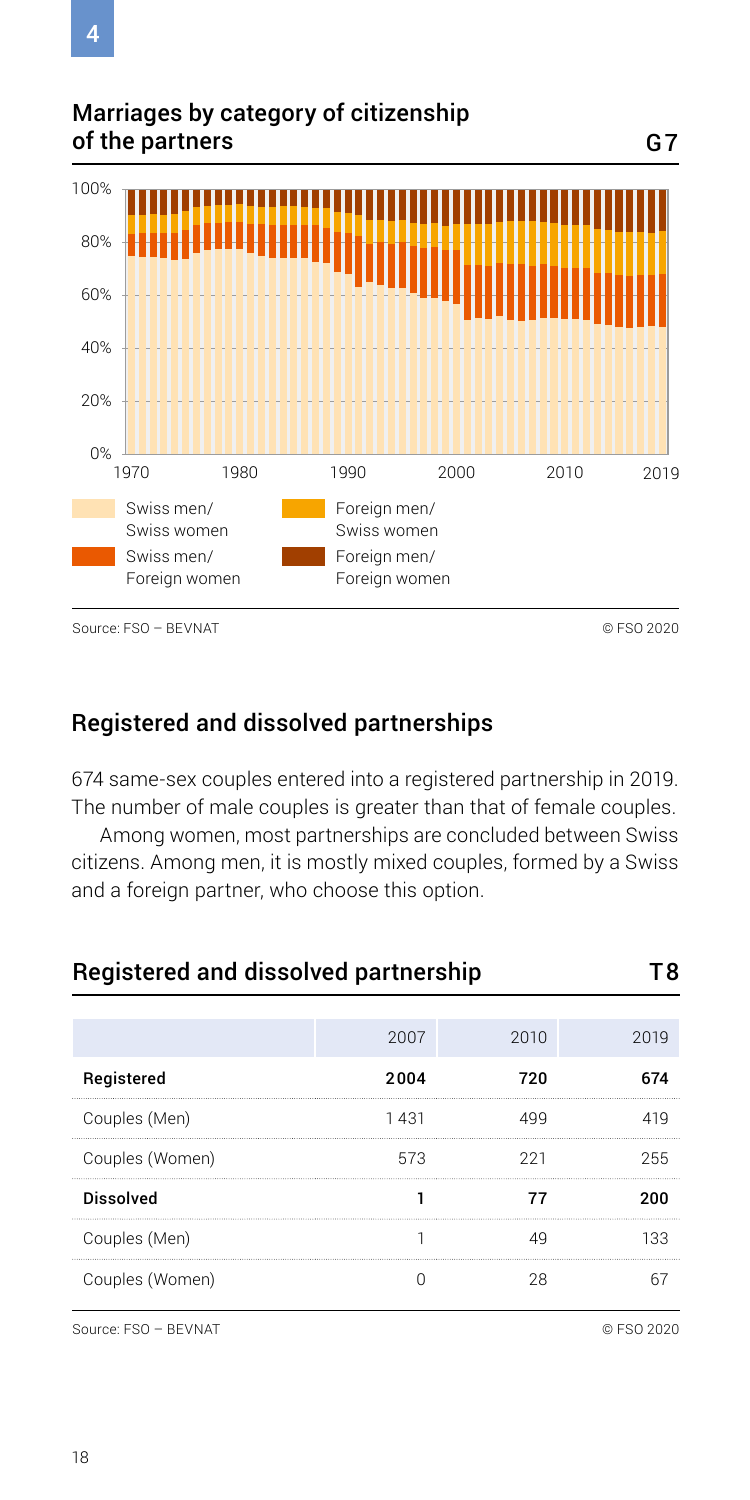#### Divorces

In 2019, 16 885 divorces were declared. Most divorces take place after six or seven years of marriage. Nevertheless, the proportion of marriages that end in divorce after at least 20 years of wedlock is on the rise and was 30.7% in 2019. Because of this, the average length of marriage at the time of divorce is increasing and was 15.4 years in 2019. Should the behavior observed in 2019 continue, an estimated two out of five marriages (41.1%) could end in divorce.

| <b>Divorces</b>                                               |         |                |       | Тq    |
|---------------------------------------------------------------|---------|----------------|-------|-------|
|                                                               |         |                |       |       |
|                                                               | 1970    | 1990           | 2010  | 2019' |
| <b>Total</b>                                                  | 6406    | 13184          | 22081 | 16885 |
| Duration of marriage <sup>2</sup>                             |         |                |       |       |
| $0 - 4$ years                                                 |         | 1568 3128 2454 |       | 1973  |
| $5 - 9$ years                                                 |         | 1926 3473 6117 |       | 3924  |
| $10-14$ years                                                 | 1 1 4 3 | 2051 4087      |       | 3291  |
| $15-19$ years                                                 | 778     | 1679 3216      |       | 2508  |
| 20 years and over                                             | 991     | 2853           | 6.207 | 5189  |
| Average duration of marriage<br>at time of divorce (in years) | 11.6    | 11.9           | 14.5  | 15.4  |
| <b>Total divorce rate</b>                                     | 15.4    | 33.2           | 54.4  | 41.1  |

1 A change in the methodology from 2011 onwards leads to a break in the time series of divorce statistics, as it is no longer possible to collect all divorces of two foreigners.

2 Calculation: year of divorce minus year of marriage

Source: FSO – BEVNAT © FSO 2020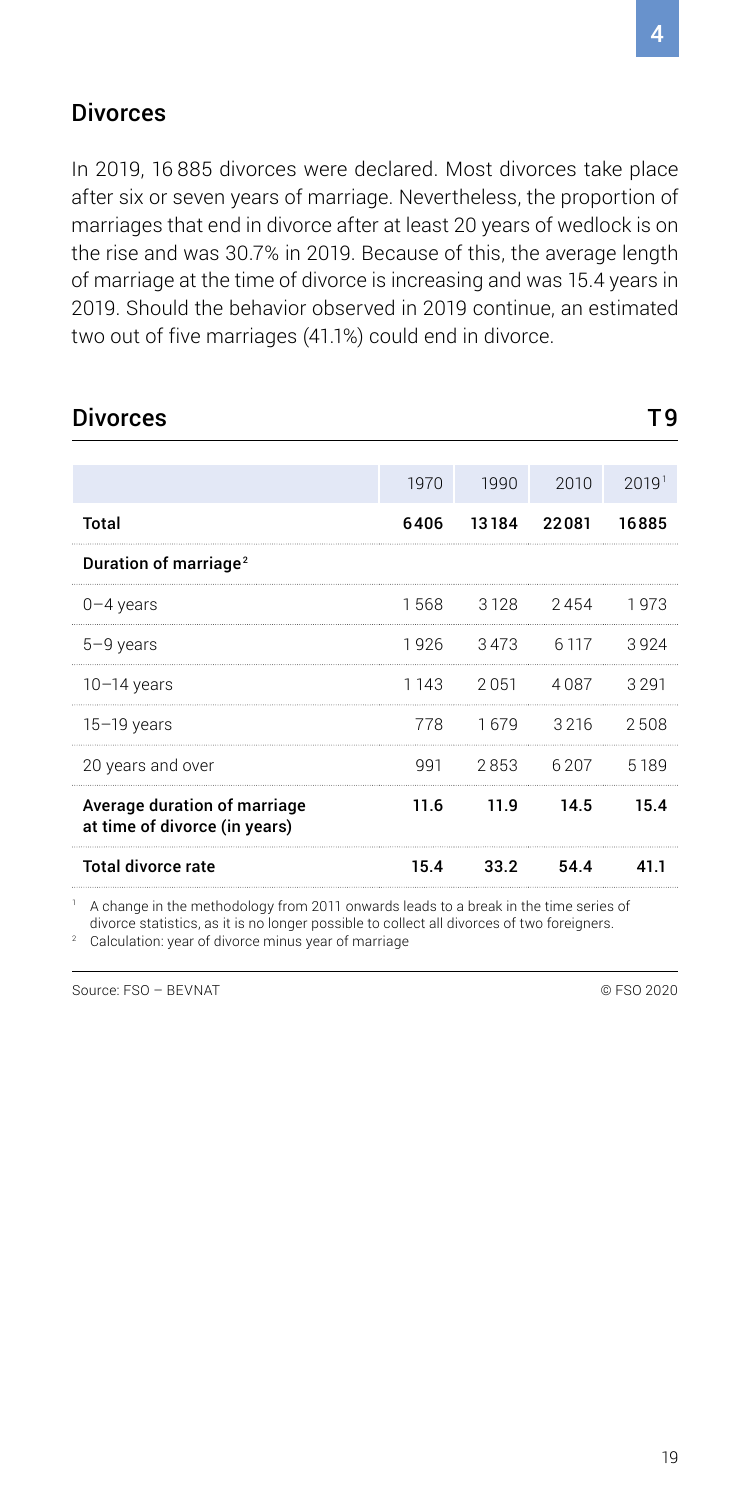# 4

#### Divorces G8



\* From 2010: New definition of the permanent resident population, which also includes those in the asylum process with a total length of stay of at least 12 months.

The increases observed in 1999 and 2010 are connected to the new divorce law and to revisions that came into force on 1st January 2000 and 1st January 2011.

Source: FSO – BEVNAT © FSO 2020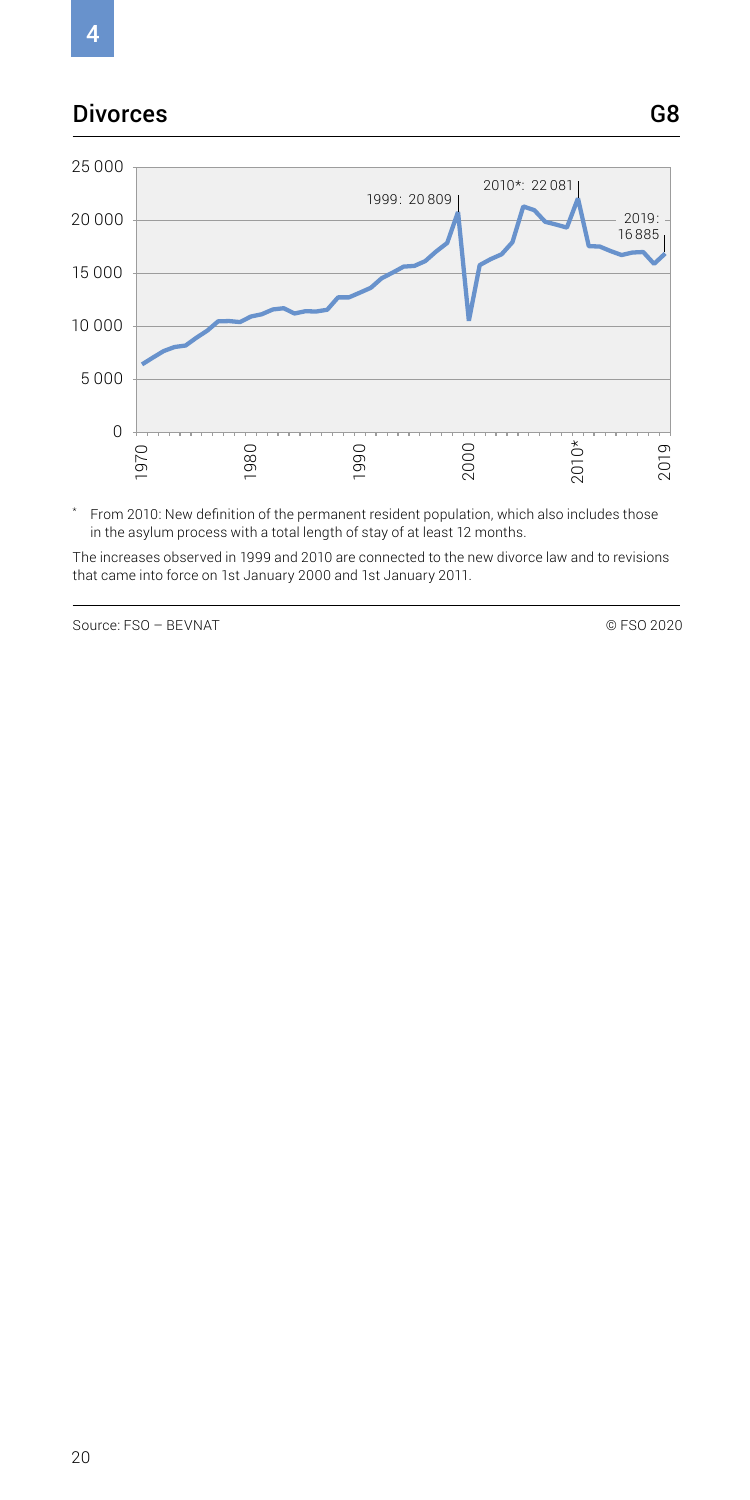#### <span id="page-20-0"></span>5 Migration and acquisition of Swiss nationality

The various migration movements contribute to the population's composition but it can be affected as well by the possibility of settling in the host country.

| 1981   | 1990   | 2000    | 2010    | 2019    |
|--------|--------|---------|---------|---------|
| 121420 | 154244 | 110302  | 161778  | 169573  |
| 28483  | 31465  | 26 102  | 22.283  | 23965   |
| 92937  | 122779 | 84200   | 139 495 | 145608  |
| 97743  | 97601  | 90078   | 96839   | 126221  |
| 27796  | 31888  | 30776   | 26311   | 31362   |
| 69947  |        | 59302   | 70528   | 94859   |
| 23677  | 56643  | 20224   | 64939   | 43352   |
| 687    | $-423$ |         | $-4028$ | $-7397$ |
| 22990  | 57066  | 24898   | 68967   | 50749   |
|        |        | 65 7 13 |         | $-4674$ |

#### International migration T10

1 Until 2010 incl. change of status and transfers from the asylum process, from 2011 incl. conversions from non permanent residence status.

Sources: FSO – ESPOP, STATPOP © FSO 2020

Overall, a surplus of departures can be observed among Swiss citizens and a surplus of arrivals by foreign nationals.

Since 1981, a reversal can be seen in the migration flows of Swiss nationals. At that time, the number of Swiss nationals immigrating was greater than those emigrating, which is no longer the case today. Since 1979, more foreign nationals have immigrated than emigrated. In the past forty years, net migration was at its highest in 2008 (103 363). In 2019, it was half that number at 50 749.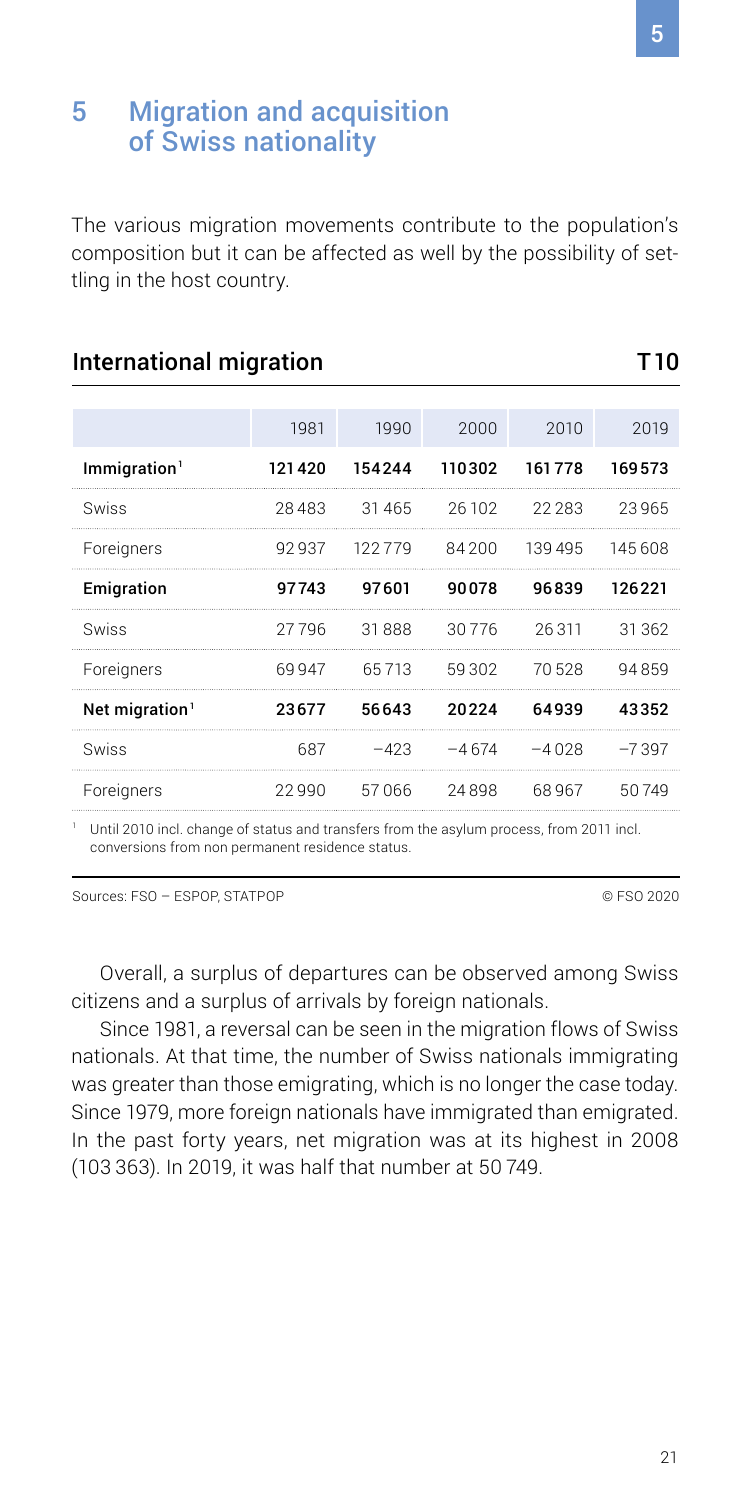#### Immigration and emigration, 2019

By citizenship



G9

In 2019, almost one immigrant in seven and one emigrant in four were Swiss nationals.

More than half of the permanent resident population who immigrated or emigrated came from Europe, the majority of them from Germany, Italy, France or Portugal.

#### Internal migration

Internal migration is the main factor in population growth at regional level in Switzerland. In 2019, the number of internal migrations (517 734 departures and arrivals) was considerably greater than that of immigrants (169 573), emigrants (126 221), live births (86 271) and deaths (67 780). Almost three-quarters of internal migrations are from one commune to another within the same canton.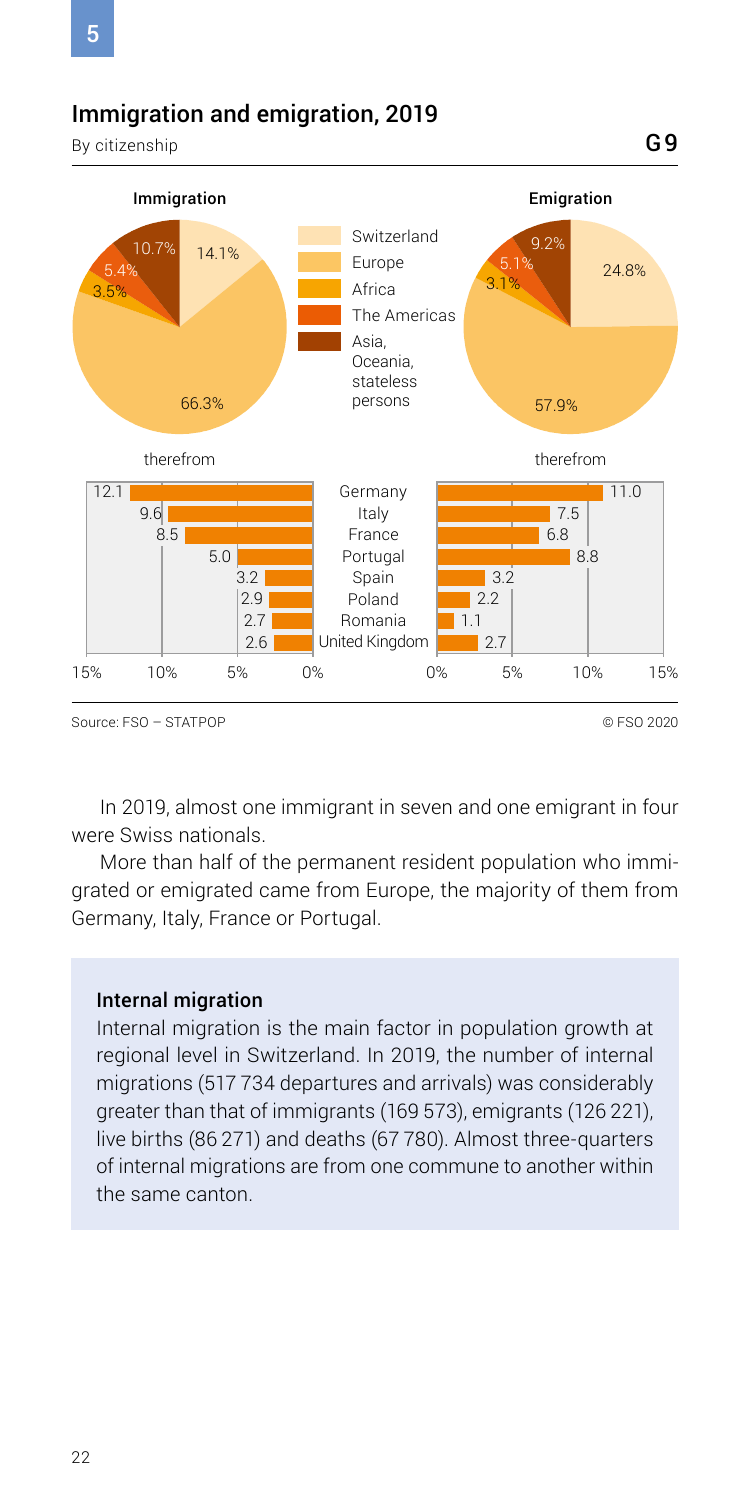#### Acquisition of Swiss citizenship

An acquisition of Swiss citizenship occurs is when a foreign national obtains a Swiss passport. This person is henceforth included in the population statistics of Swiss nationals. In 2019, 41127 people acquired Swiss citizenship, compared with 28 700 in 2000 and 8658 in 1990. 44.9% of these were under the age of 30 and most of them came from European countries (32 939).

#### Acquisition of Swiss citizenship T11

|                                  | 1990      | 2000  | 2010  | 2019     |
|----------------------------------|-----------|-------|-------|----------|
| <b>Total</b>                     | 8658      | 28700 | 39314 | 41 127   |
| Men                              | 3228      | 13314 | 18553 | 19794    |
| Women                            | 5430      | 15386 | 20761 | 21 3 3 3 |
| Age group                        |           |       |       |          |
| $0-14$ years                     |           | 6012  | 9173  | 9490     |
| $15-19$ years                    |           | 3955  | 4832  | 4579     |
| $20 - 29$ years                  |           | 4909  | 4945  | 4389     |
| $30 - 39$ years                  | $\ddotsc$ | 6675  | 7828  | 6871     |
| $40 - 49$ years                  | $\sim$    | 4228  | 7691  | 8857     |
| 50 years and older               |           | 2921  | 4845  | 6941     |
| Nationality                      |           |       |       |          |
| Europe                           | 6970      | 21975 | 30458 | 32939    |
| EU28/EFTA                        | 6198      | 13386 | 15673 | 22759    |
| Africa                           | 273       | 1824  | 2499  | 2715     |
| The Americas                     | 600       | 1875  | 2015  | 2 1 5 2  |
| Asia                             | 796       | 2981  | 4261  | 3 1 9 1  |
| Oceania/stateless/no indication  | 19        | 45    | 81    | 30       |
| <b>Gross naturalisation rate</b> | 0.83      | 2.10  | 2.34  | 2.02     |

Sources: FSO – PETRA, STATPOP © FSO 2020

The gross naturalisation rate is the ratio between the number of Swiss citizenship acquisitions and the number of C and B permit holders in a given calendar year. This rate reflects the frequency of naturalisations within the community of foreign nationals. It was almost 1% in 1990 and is currently fluctuating at around 2%. Despite fluctuations in absolute figures, the rate remains low.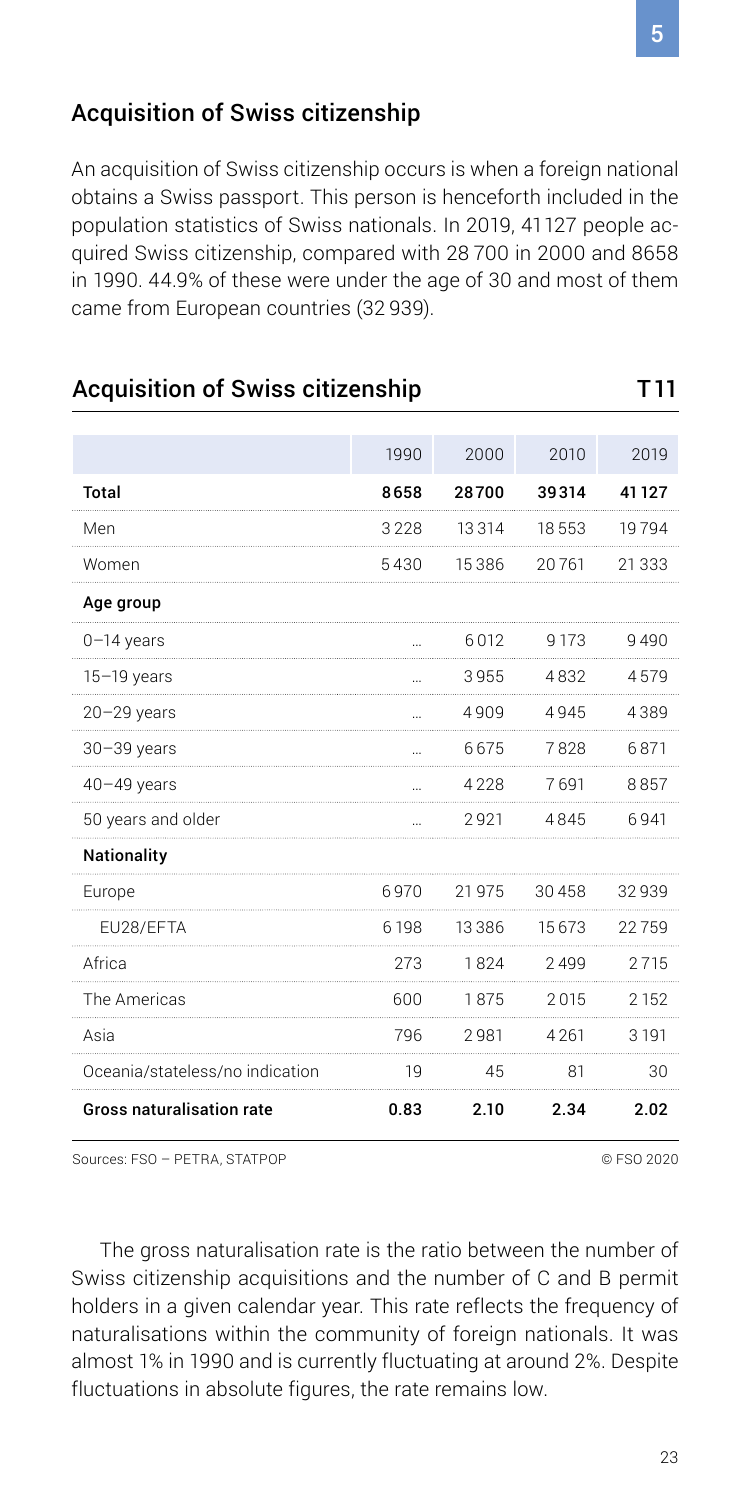# <span id="page-23-0"></span>6 Swiss citizens abroad

At the end of 2019, 770 871 Swiss nationals lived abroad. A quarter of them resided in France making them the largest community of Swiss citizens abroad. This was followed by Germany, United States and Italy.

#### Percentage of Swiss citizens living abroad by continent of residence, 2019

G10



Source: FSO – SE-Stat © FSO 2020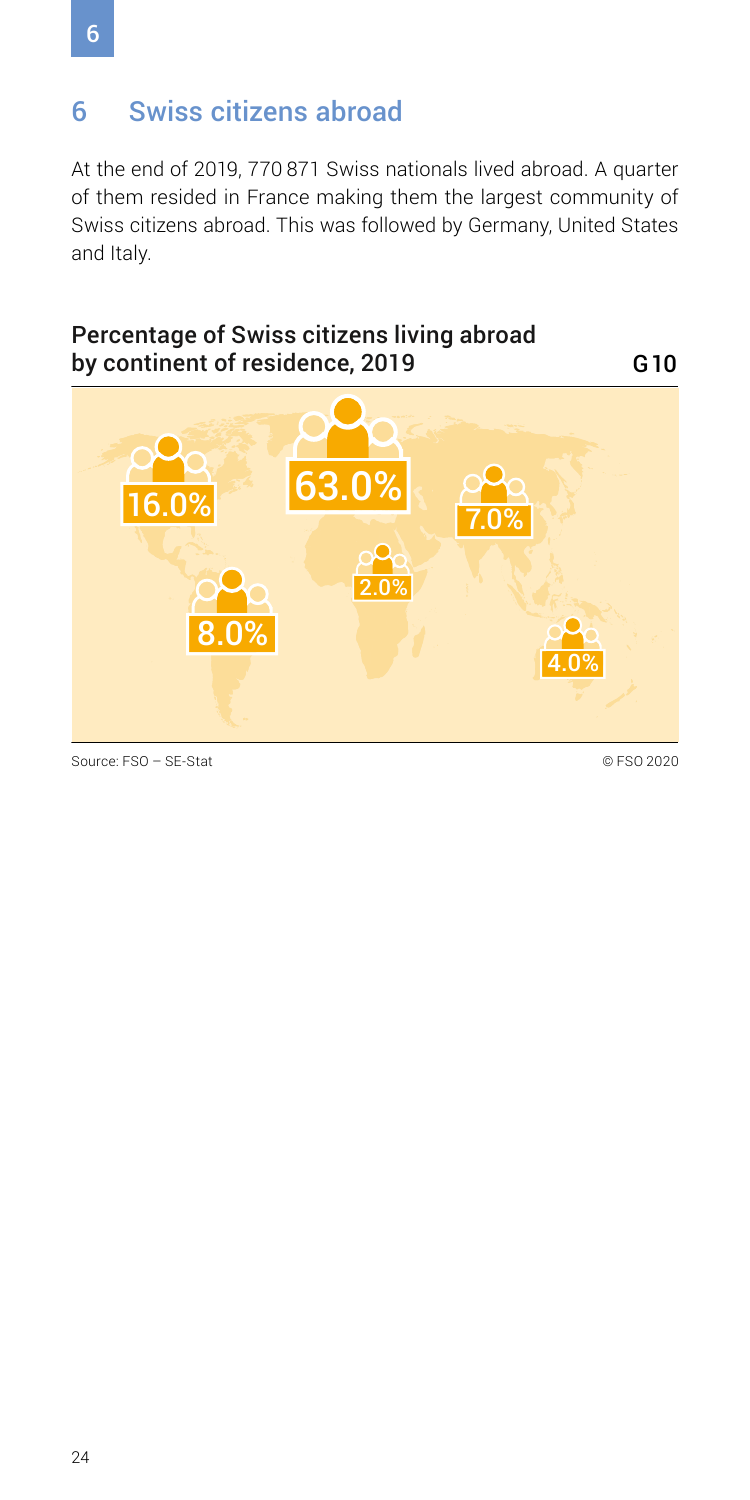#### Swiss citizens living abroad by country of residence T12

|                | 1995    | 2000    | 2005   | 2010    | 2019   |
|----------------|---------|---------|--------|---------|--------|
| Total          | 527795  | 580396  | 634216 | 695123  | 770871 |
| Europe         | 326 193 | 358786  | 395336 | 429498  | 484257 |
| France         | 137528  | 151 037 | 169437 | 181462  | 199825 |
| Germany        | 65664   | 67728   | 71 115 | 77827   | 92239  |
| Italy          | 36821   | 41 140  | 46327  | 49 187  | 49833  |
| United Kingdom | 22543   | 25043   | 26441  | 29505   | 37 172 |
| Africa         | 16650   | 17467   | 18017  | 20008   | 19330  |
| The Americas   | 143030  | 154872  | 163122 | 174 158 | 180893 |
| USA            | 62793   | 67929   | 71773  | 75252   | 81 106 |
| Canada         | 32 218  | 34 192  | 36 204 | 39186   | 40 274 |
| Argentina      | 14163   | 14546   | 14931  | 15690   | 15437  |
|                |         |         |        |         |        |
| Asia           | 19845   | 24167   | 30378  | 41466   | 53615  |

Source: FSO – SE-Stat © FSO 2020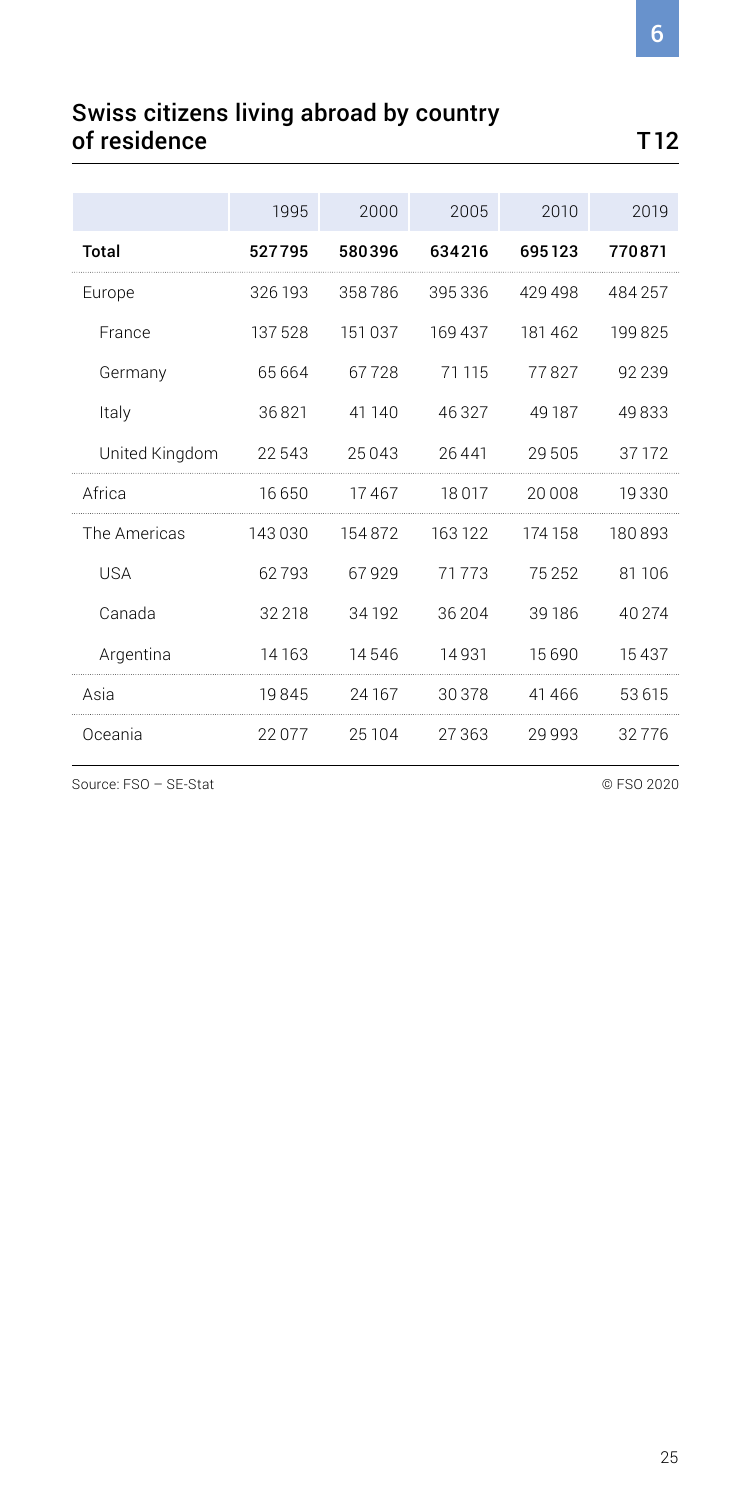# <span id="page-25-0"></span>7 Switzerland in international comparison

In comparison with its neighbouring countries, Switzerland mainly stands out due to large net migration and longer life expectancy among both men and women. Germany and Italy are characterised by greater population ageing than in Switzerland. France has a high fertility rate and a high proportion of young people aged 0 to 14.

Main indicators for different countries, 2019 T13

|                                                        | Switzerland | Italy            | Germany          | France            | Austria |
|--------------------------------------------------------|-------------|------------------|------------------|-------------------|---------|
| Population<br>$(in 1000)^T$                            | 8544        | 60359            | 83019            | 67012             | 8858    |
| Share of population<br>under 15 years<br>$(in %)^1$    | 14.0        | 13.2             | 13.6             | 18.0 <sup>p</sup> | 14.4    |
| Share of population<br>65 or older (in %) <sup>1</sup> | 18.7        | 22.8             | 21.5             | 20.1 <sup>p</sup> | 18.8    |
| Share of foreigners<br>$(in %)^1$                      | 25.3        | 10.4             | 17.9             | $12.5^{\circ}$    | 19.4    |
| Average number<br>of children per<br>$woman^2$         | 1.5         | 1.3              | 1.6              | 1.9 <sup>p</sup>  | 1.5     |
| Life expectancy at birth (in years) <sup>2</sup>       |             |                  |                  |                   |         |
| Male                                                   | 81.9        | 81.2             | 78.6             | 79.7 <sup>P</sup> | 79.4    |
| Female                                                 | 85.6        | 85.6             | 83.3             | 85.9 <sup>p</sup> | 84.1    |
| Net migration<br>(per 1000 persons)                    | 4.7         | 1.6 <sup>p</sup> | 3.7 <sup>p</sup> | $-0.8p$           | 4.6     |
| Marriages<br>(per 1000<br>persons) $2$                 | 4.5         | 3.2              |                  |                   | 5.3     |
| <b>Divorces</b><br>(per 1000<br>persons) $2$           | 2.0         | 1.5              |                  |                   | 1.8     |
| January 1, 2019<br>Italy, Austria: 2018                |             |                  |                  |                   |         |

**p** provisory

Sources: Switzerland: FSO, other coutries: Eurostat, on August 14, 2020 © FSO 2020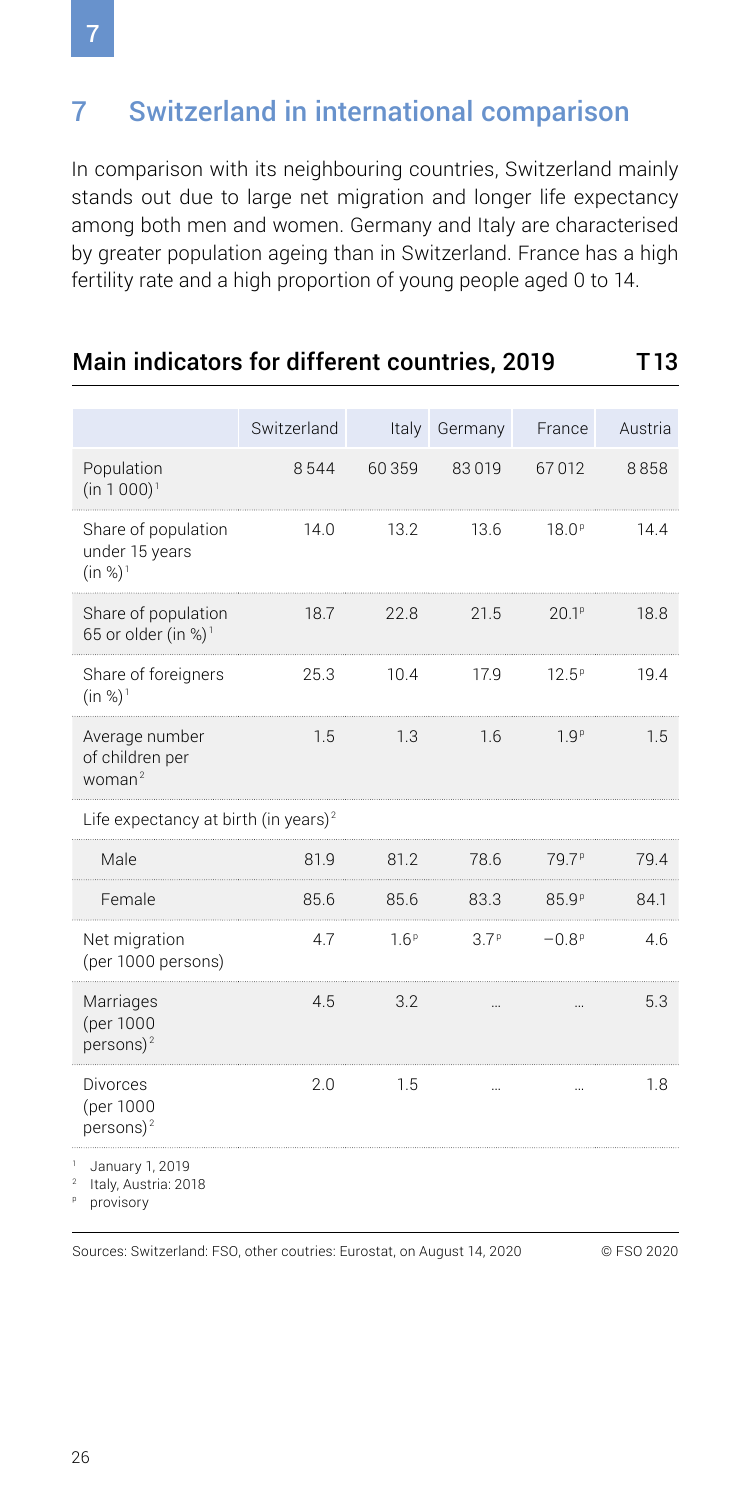# <span id="page-26-0"></span>8 Information, sources and publications

Below you can find information on data sources and on FSO publications about population statistics

The Vital Statistics (BEVNAT) provide information on births, deaths, marriages, registered partnerships, divorces, adoptions and paternity acknowledgements. More information on this subject is available on our website:

www.statistique.ch  $\rightarrow$  [Bases statistiques et enquêtes](https://www.bfs.admin.ch/bfs/fr/home/statistiques/population/enquetes/bevnat.html)  $\rightarrow$  Enquêtes  $\rightarrow$  [Statistique du mouvement naturel de la population \(](https://www.bfs.admin.ch/bfs/fr/home/statistiques/population/enquetes/bevnat.html)BEVNAT)

The Population and Households Statistics (STATPOP) forms part of the federal census system, which since 2010 has supplied data on the size, structure, growth and geographic change of the population in Switzerland's communes, districts and cantons. More information is available on our website:

www.statistique.ch  $\rightarrow$  [Basics and surveys](https://www.bfs.admin.ch/bfs/en/home/statistics/population/surveys/statpop.html)  $\rightarrow$  Surveys  $\rightarrow$  [Population and Households Statistics \(](https://www.bfs.admin.ch/bfs/en/home/statistics/population/surveys/statpop.html)STATPOP)

The Structural Survey completes information drawn from registers and since 2010 has provided additional data on the population, households, families, dual nationality, housing, work, commuters, education, languages and religion. More information can be found at the following address:

www.statistique.ch  $\rightarrow$  [Basics and Surveys](https://www.bfs.admin.ch/bfs/en/home/statistics/population/surveys/se.html)  $\rightarrow$  Surveys  $\rightarrow$  [Structural Survey \(](https://www.bfs.admin.ch/bfs/en/home/statistics/population/surveys/se.html)SE)

For more detailed information on the other data sources in the factsheet, please see: www.statistique.ch  $\rightarrow$  [Basics and Surveys](https://www.bfs.admin.ch/bfs/en/home/basics/surveys.html?dyn_prodima=900010)  $\rightarrow$  Surveys  $\rightarrow$  Theme  $\rightarrow$  [Population](https://www.bfs.admin.ch/bfs/en/home/basics/surveys.html?dyn_prodima=900010)

#### Electronic publications

The interactive statistical databank STAT-TAB contains STATPOP and BEVNAT data cubes to create your own personalised tables: www.pxweb.bfs.admin.ch/en  $\rightarrow$  Population

Further information, texts and tables are available on our website at: [www.statistique.ch](https://www.bfs.admin.ch/bfs/en/home/statistics/population.html)  $\rightarrow$  Look for statistics  $\rightarrow$  Population

[www.statistique.ch](https://www.bfs.admin.ch/bfs/en/home/statistics/catalogues-databases/publications.html)  $\rightarrow$  Look for statistics  $\rightarrow$  [Catalogues and Databases](https://www.bfs.admin.ch/bfs/en/home/statistics/catalogues-databases/publications.html)  $\rightarrow$  Publications